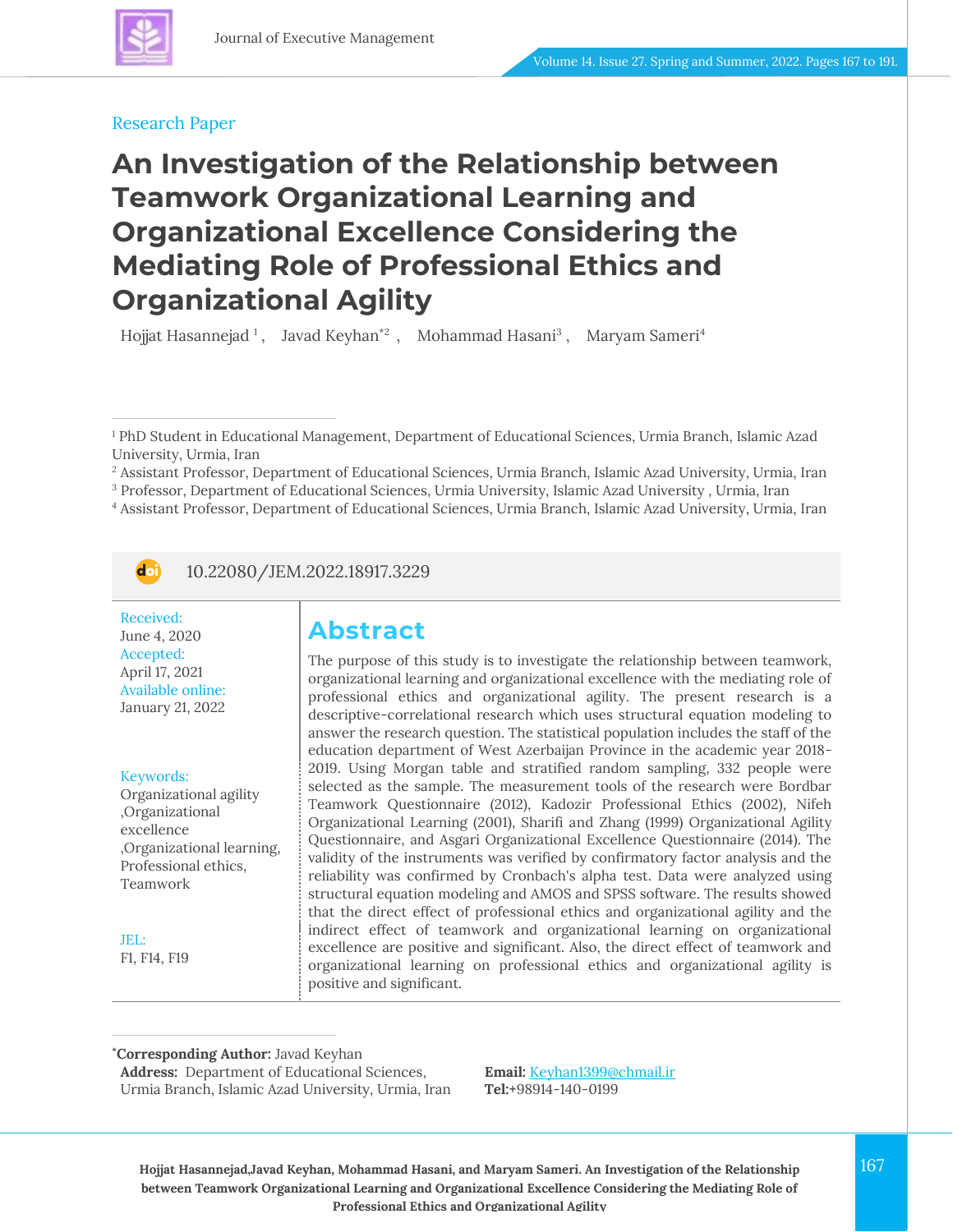

### **Extended Abstract**

#### **1. Introduction**

Today, there are many organizations that want to establish a cycle of continuous improvement and achieve organizational excellence, so that they can create a good environment for effective competition with their business peers and improve their economic life (Antony Bhattacharyya, 2010). Hence, the mission and vision of education in the horizon of 1404 will expose the managers and experts of the education organization to new plans. The studies have shown that achieving organizational excellence requires organizational learning, carte blanche and professional behaviors; however, structures such as organizational agility structures (Tavakoli et al., 2018) and professional ethics can mediate this as the forerunners of the excellence of any organization, both directly and indirectly. The most important issue of this research is how to explain the pattern of organizational excellence in education using Cartesian variables, organizational learning, professional ethics and agility?

#### **2. Research Methodology**

The present study is applied in terms of purpose and descriptive-correlational in nature. The statistical population of the study consists of all employees of the General Directorate of Education and all employees of education departments in the twenty-four regions of West Azerbaijan Province (1250 individuals). The sample size was 332 people selected by stratified random sampling. Research measurement tools included questionnaires of teamwork, organizational learning, professional ethics, organizational learning agility and organizational excellence. In the present

study, the content validity indices for the questionnaires of organizational excellence (0.81), teamwork (0.79), professional ethics (0.84), organizational learning (0.82) and organizational agility (0.79) were calculated. The reliability of the questionnaires was calculated by Cronbach's alpha test. The maximum probability method was used to test the theoretical model of the research and its fit with the collected data. The results of the tested research model fit showed that the tested model has a good fit.

### **3. Research Findings**

The results showed that professional ethics have a greater impact on organizational excellence. Specifically, in education in West Azerbaijan Province, professional ethics play an important role due to responsibility, honesty, justice, loyalty, competitiveness, respect for others, and respect for values. Creating professional ethics among education staff can help them to achieve team success and hold them accountable for their performance in the organization and ultimately lead to the growth and excellence of the organization. Moreover, the results showed that organizational learning through organizational agility can improve organizational excellence. In fact, flexibility is needed for organizational agility, and flexibility is gained when the organization is able to learn. For this reason, education departments need agility for greater organizational excellence, and this agility is obtained through organizational learning. The results also showed that teamwork through professional ethics can increase organizational excellence. What important in this finding is to pay attention to the ethical principles in team creation.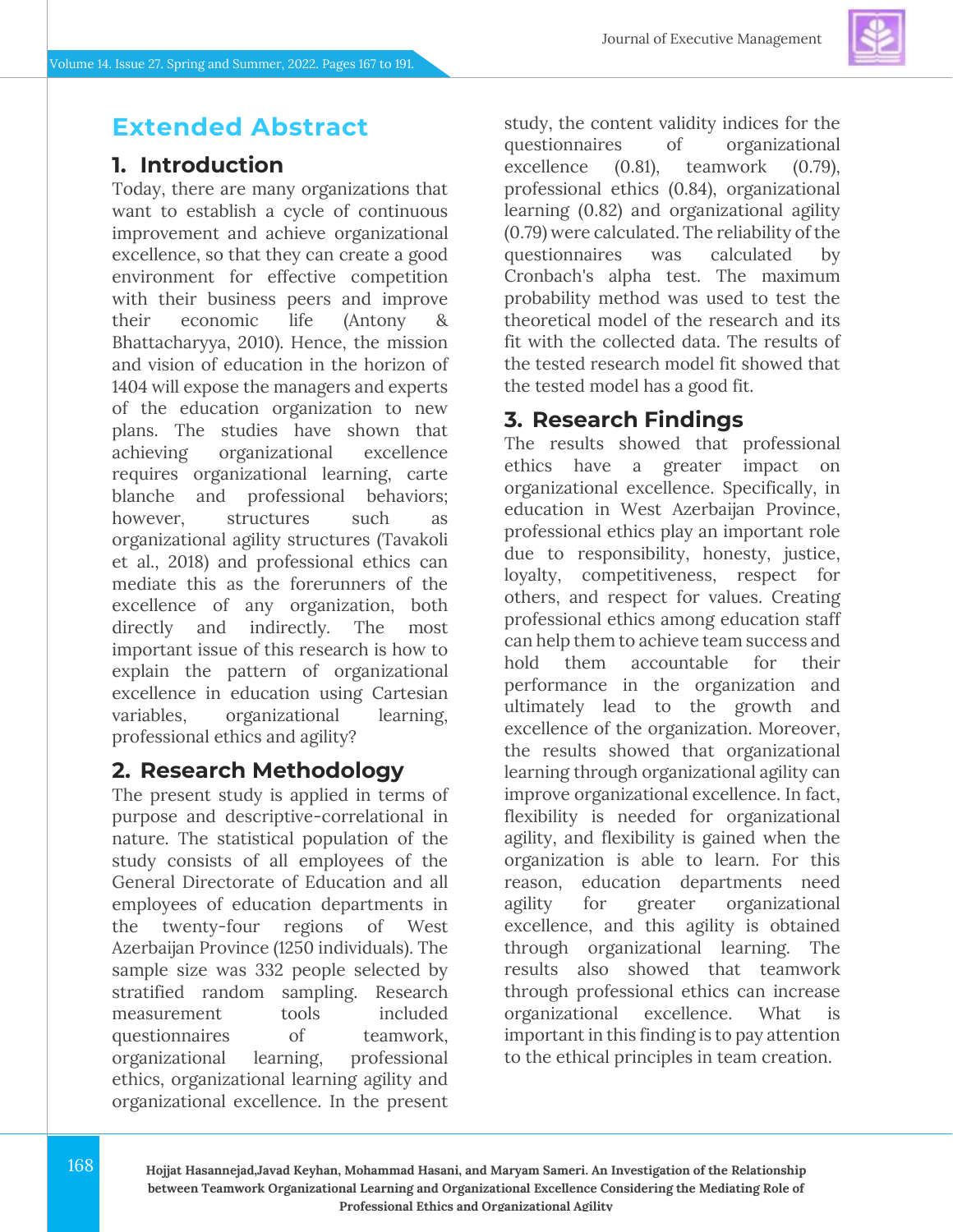

#### **4. Conclusion**

The best, cheapest, most logical and easiest way to grow the indicators of society is to transcend education. Organizational excellence will lead education to a comprehensive, effective, efficient, and responsive self-assessment system appropriate to the needs of society and employees. Education will help them to make decisions based on objective facts rather than subjective perceptions.

#### **Funding**

There is no funding support.

#### **Authors' Contribution**

Authors contributed equally to the conceptualization and writing of the article. All of the authors approved the content of the manuscript and agreed on all aspects of the work

#### **Conflict of Interest**

Authors declared no conflict of interest.

#### **Acknowledgments**

We are grateful to all the scientific consultants of this paper.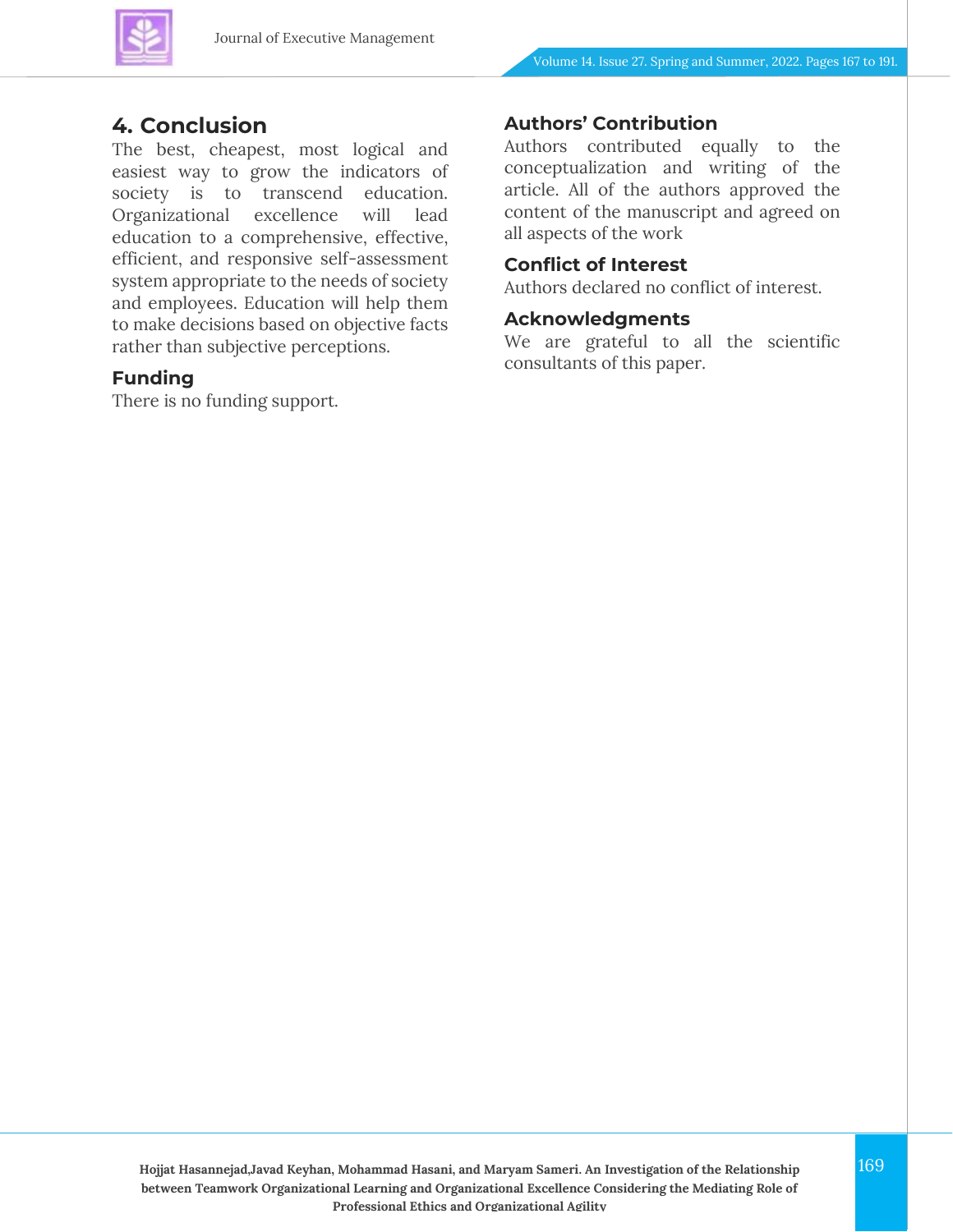**doi** 

#### علمی پژوهشی

**بررسی رابطه کارتیمی و یادگیری سازمانی با تعالی سازمانی: با آزمون نقش میانجی اخالق حرفه ای و چابکی سازمانی**

حجت حسن نژاد ا ، دکترجواد کیهان ٔ ٔ ، دکترمحمد حسنی ٔ ، دکترمریم سامری ٔ

۱ دانشجوی دکتری مدیریت آموزشی، گروه علوم تربیتی،واحد ارومیه، دانشگاه آزاد اسلامی، ارومیه، ایران <u>hasannajad@chmail.ir</u> استادیارگروه علوم تربیتی، واحد ارومیه، دانشگاه آزاد اسالمی، ارومیه ،ایران [ir.chmail@1399keyhan](mailto:keyhan1399@chmail.ir) <sup>2</sup>

استاد گروه علوم تربیتی، واحد ارومیه ، دانشگاه ارومیه ودانشگاه آزاد اسالمی، ارومیه ،ایران [com.yahoo@105\\_Mhs](file:///C:/Users/farha/Desktop/JEM-14-27/Temp/Mhs_105@yahoo.com) <sup>3</sup>

استادیارگروه علوم تربیتی، واحد ارومیه، دانشگاه آزاد اسالمی، ارومیه ،ایران [ir.ac.urmia@sameri.m](file:///C:/Users/farha/Desktop/JEM-14-27/Temp/m.sameri@urmia.ac.ir) <sup>4</sup>

10.22080/JEM.2022.18917.3229

تاریخ دریافت: 15 خرداد 1399 تاریخ پذیرش : 8 دی 1399 تاریخ انتشار: 1 بهمن 1400

**چکیده**

هدف پژوهش حاضر بررسی رابطه کارتیمی و یادگیری سازمانی با تعالی سازمانی با نقش میانجی اخالق حرفهای و چابکی سازمان میباشد. پژوهش، از اجرای پژوهش توصیفی- همبستگی و از نظر نوع مدل معادالت ساختاری است. جامعه آماری کارکنان حوزه ستادی آموزشوپرورش استان آذربایجان غربی در سال تحصیلی 1397-98 میباشد. با بهرهگیری از جدول مورگان و به روش تصادفی طبقهای تعداد 332 نفر به عنوان نمونه انتخابشده است. ابزار اندازهگیری پژوهش پرسشنامههای کار تیمی بردبار (۱۳۹۱)، اخلاق حرفهای کادوزیر (۲۰۰۲)، یادگیری سازمانی نیفه )2001(، چابکی سازمانی شریفی و ژانگ )1999( پرسشنامه تعالی سازماني عسگری )1393( بود. روایی ابزارها با استفاده از روش تحلیل عاملی تأییدی و پایایی با آزمون آلفای کرونباخ تائید شد. تجزیهوتحلیل دادهها با رویکرد مدلسازی معادالت ساختاری و نرمافزار AMOS و SPSS بود. نتایج بهدستآمده نشان داد، اثر مستقیم اخالق حرفهای و چابکی سازمان و اثر غیرمستقیم کارتیمی و یادگیری سازمانی برتعالی سازمانی مثبت و معنیدار میباشد همچنین اثر مستقیم کار تیمی و یادگیری سازمانی بر اخالق حرفهای و چابکی سازمان مثبت و معنی دار میباشد. بر همین اساس مدیران سازمان آموزشوپرورش برای ارتقای تعالی در سازمان خود باید به متغیرهای اثرگذار این مطالعه توجه داشته باشند.

کلیدواژه ها:

اخالق حرفهای، تعالی سازمانی، چابکی سازمان، کارتیمی، یادگیری سازمانی

**:** دکترجواد کیهان **\* نویسنده مسئول**

**آدرس:** استادیارگروه علوم تربیتی، واحد ارومیه، دانشگاه آزاد اسالمی، ارومیه ،ایران

[keyhan1399@chmail.ir](mailto:keyhan1399@chmail.ir) **:ایمیل** تلفن: ١٩٩<u>٠</u>٠٩٩٩م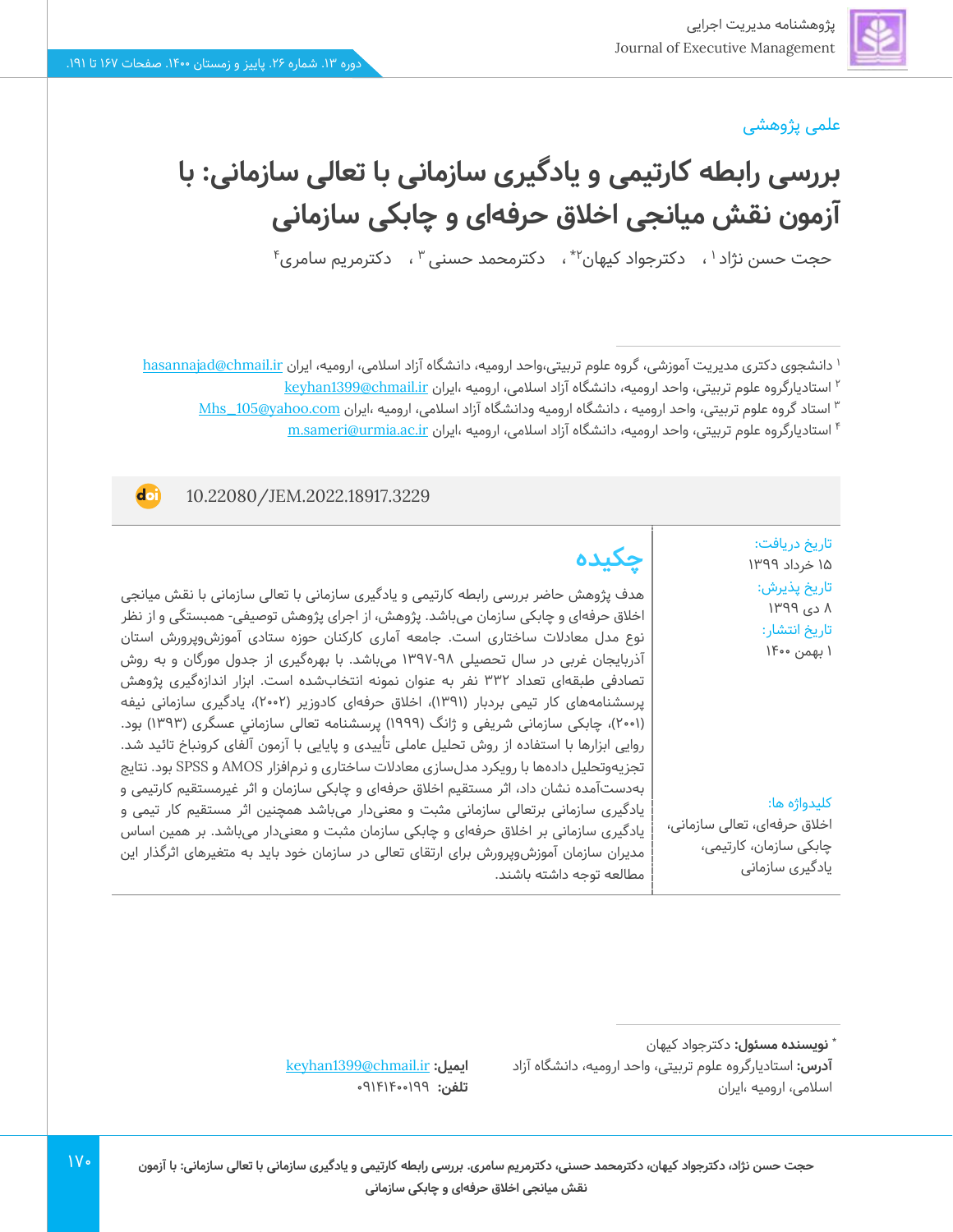تمامی ذی نفعان، رضایت همهجانبه آن ها را به نحو متناسب تأمین نماید (ارسلی و برادرانی۳، ۲۰۱۴). از سوی دیگر امروزه سازمانهای بسـیاري وجـود دارنـد کـه خواهـان اسـتقرار چرخـه بهبـود مستمر، نیل به تعالی و سرآمدي سازمانی، هستند تا بتوانند زمینه مناسبی براي رقابت مؤثر بـا رقبـاي تجـاري خـود ایجـاد نمـوده و حیـات اقتصـادي خـود را تضـمین نما ینـد )آنتونی و باچاریا، 2010(. به طوری که مأموریت و چشمانداز آموزش وپرورش در افق 1404 مدیران و کارشناسان سازمان آموزش وپرورش را با نقش های جدیدی روبرو می سازد. به طوری که در این سند برای بهبود و اصالح نظام آموزشوپرورش برون رفت از چالش های پیش رو نیاز به برنامههای تعالی بخش و تحولی ازجمله پرداختن به کار تیمی، یادگیری سازمانی، اخالق حرفه ای و چابکی سازمان نهفته است. تیمهای کاری، بخش ضروری از جامعه و سازمانهای امروزی محسوب میشود (لابرس۲۰۱۱،۴) یکی از مهم ترین مواردی که میتواند تعالی سازمانی را بهبود بخشد وجود کارتیمی در یک سازمان است (تریپاتی<sup>م</sup>، ۲۰۱۸). باید در نظر داشت که رسیدن به تعالی سازمانی به صورت انفرادی ممکن نیست. این فرایند حاصل کار تیمی است و باید در قالب تیم اعضای سازمان به سمت متعالی شدن حرکت نمایند. ویژگی اساسی تیم، رفتار جمعی یا وابستگی متقابل اعضای آن است (پاریس ٔ و همکاران، ۲۰۰۰). ترنفیلد<sup>۷</sup> و همکاران (۲۰۰۰) اعتقاددارند که کارتیمی در اصل یک سرمایهگذاری راهبردی است که با استفاده از نوآوری در محیط کار برای رسیدن به اهداف سازمانی تالش می کند )سرلک و همکاران، 1392( و با استفاده از مشارکت دادن افراد در امور و تصمیمگیریها و استفاده بهینه از توان، استعداد و خلاقیت افراد به این مهم دست پیدا میکند (رافرتی^ و همکاران، ۲۰۱۰). چالش بزرگ در این راه گذر از سازمانهای سلسله مراتبی و حرکت به سمت



امروزه بهرهوری و افزایش تعالی سازمان به عنوان یکی از مهم ترین مؤلفه های مورد لحاظ مدیریت در سازمانهای بزرگ و کوچک مبدل شده است )ایران زاده و همکاران1395،(. تعالي سازماني يعني رشد و ارتقاء سطح سازمان در تمامي ابعاد، كسب رضايتمندي اربابرجوع، كاركنان و ساير ذينفعان، ايجاد تعادل بين خواستهها و انتظارات كليه ذينفعان و تضمين موفقيت سازمان در بلندمدت. به طوری که در هردو زمينه عملكرد و نتايج به شكل قابل اثباتي سرآمد باشد )یار محمدیان و همکاران، 1392(. مدل های تعالی سازمانی درصورتی که به درستی به کار گرفته شوند، ابزارهاي کارآمدي هستند که میتوانند مفـاهیم و ارزش های سـازمانی، تـدوین و اجـراي برنامههای استراتژیک، به کارگیری روش های خودارزیابی، یادگیري سازمانی و بهبود مـداوم را در سازمانها نهادینه نموده و امکان شناسایی بهترین فرایندها و انجام بهینه کاوی را فراهم سازند (آنتونی'، 2010(. مدل تعالي سازماني با به تصوير كشيدن يك سازمان متعالي اين امكان را فراهم می سازد تا سازمانها در مقایسه خود با اين مدل، سرآمدي خود را محك زده و از طریق يادگيري، نوآوري و بهبود مستمر، به بازنگري در وضع موجود و برنامهریزی بهبود اهتمام ورزند )موسیوند1394،(. سازمان های متعالی عدالت برابری را ترو یج داده، کارکنان را در امور مشارکت داده و آنها را توانمند می کنند )شکیب و همکاران، 1394( و تمامی توان بالقوه کارکنان در سطوح فردی، گروهی و سازمانی، در جهت توسعه مدیریت به کار می گیرند. در چنین حالتی کارکنان که یکی از عوامل مهم تعالی سازمانی می باشند که در راستای بهبود و ارتقای سازمان گامهای مؤثری برمیدارند (آنتونی و باتاچاریا۲، ۲۰۱۰). تعالی سازمانی ضمن توجه به کارکنان به عنوان سرمایه های اصلی خود، در تالش است تا با شناسایی نیازها و انتظارات

<sup>5</sup> Tripathy

<sup>6</sup> Paris & et al

<sup>7</sup> Tranfield &et al

<sup>8</sup> Rafferty & et al

<sup>1</sup> Antony & Bhattacharyya

<sup>2</sup> Antony and Bhattacharyya

<sup>3</sup> Araslı and Baradarani

<sup>4</sup> Lubbers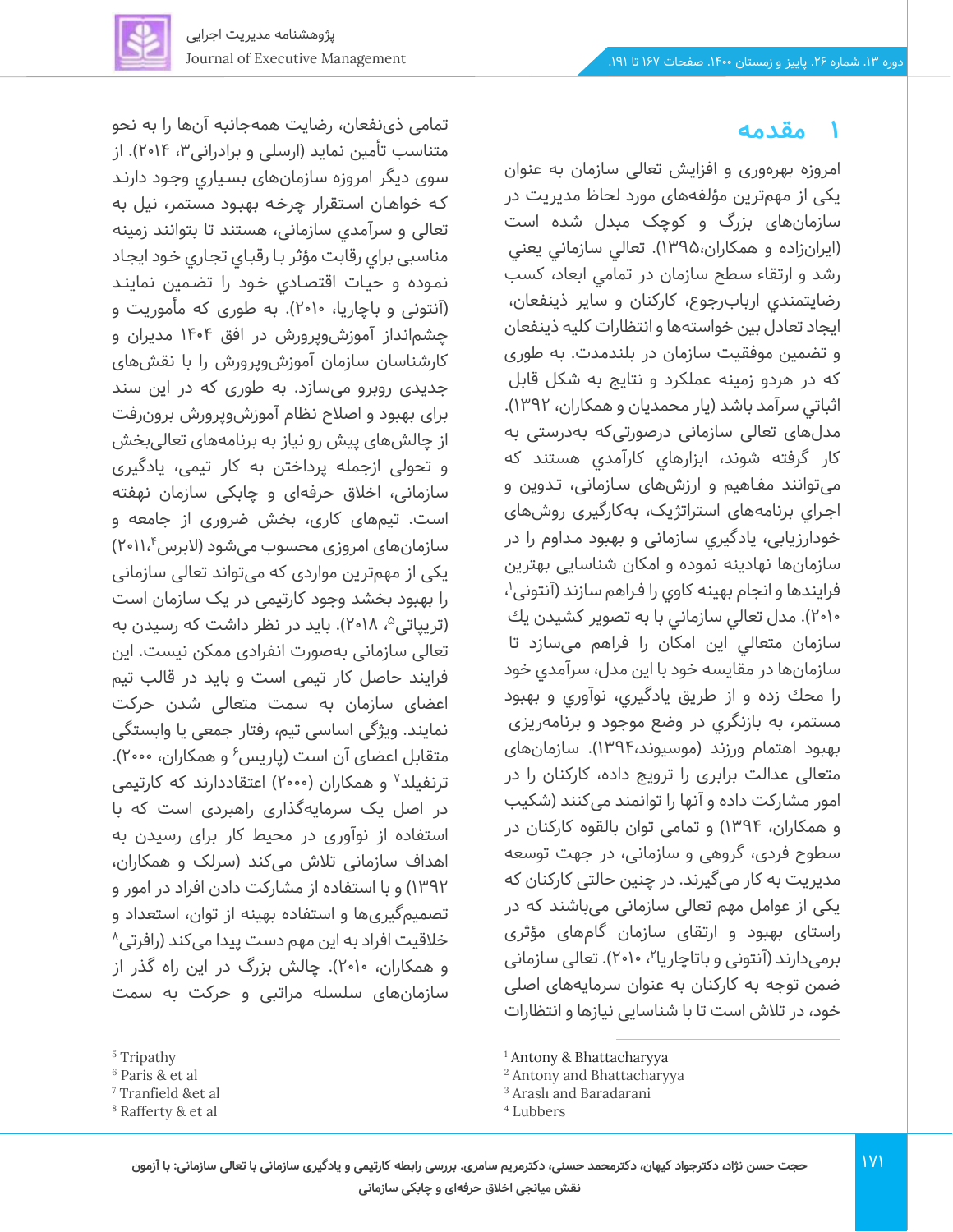سازمانهای تیم محوراست تا با استفاده از سه مشخصه تیم، توانمندسازی و مشارکت، تعالی سازمانی شدت بیشتری را به خود بگیرد (هریس<sup>۱</sup>، 2003(. گذر از سازمان سنتی و حرکت درمسیرتیم محوری مستلزم ایجاد زمینههای سازمانی کارتیمی است. ویژگی های مربوط به سازمان مانند نظامهای

از سوی دیگر در سازمانهای آموزشی یکی از مفاهیمی که به نظر می رسد تعالی سازمانی با آن ارتباط تنگاتنگی داشته باشد، یادگیری می باشد، بهویژه اینکه یادگیری سازمانی که کمتر موردتوجه قرارگرفته است. به طوری که حقیقی نسب و همکاران )1398( معتقدند حرکت به سمت تعالی سازمانی مستلزم یادگیری است. بهعبارتدیگر سازمانها تطبیق با تغییرات محیطی به بهره بردن فرایند یادگیری ملزم هستند (کلانتریان و همکاران، 2012(. از دیدگاه استراتژیک یادگیری منبعی برای مزیت رقابتی است (گانسل<sup>۳</sup> و همکاران، ۲۰۱۱). یادگیری از مهمترین پارادایمها در سازمانها میباشد که موفقیت سازمانها را تضمین می کند؛ بهعبارتدیگر، سازمانهایی موفق هستند که زودتر،

پاداش، منابع آموزشی و فرهنگ سازمان، زمینههای سازمانی کارتیمی است (ساندستروم<sup>۲</sup> و همکاران، 1990( شکل )1(. نظام های سازمانی که اطالعات و آموزشهای الزم را برای تیم ها فراهم آورند، موجب افزایش اثربخشی تیمهای کاری ونهایت تعالی سازمانی خواهد شد.



**شکل 1 چارچوب بوم شناخت ی کارتیمی و تعالی سازمانی )ساندستروم و همکاران، 1990(** 

سریعتر و بهتر یاد میگیرند. اهمیت یادگیری سازمانی در آن است که کلید موفقیت سازمانها در راستای نیل به عمر طوالنی محسوب می شود؛ زیرا موفقترین سازمانها، اگر دچار فقر یادگیری شوند، ممکن است به حیات خود ادامه دهند اما هرگز نمی توانند از تمامی قابلیت های خود استفاده کنند (عمران زاده و همکاران، ۱۳۹۶). اساساً، یادگیری برای تغییر است. بهعبارتدیگر، در هر سازمانی باید تحول مثبت به عادت تبدیل شود و این تحول مثبت حاصل نمیشود مگر از راه یادگیری (اورتنبلاد۴، 2004(. درواقع یادگیری سازمانی پیامد تعامل فرآیندهای شناختی و اجتماعی نهفته در ساختار، فرهنگها و تعاملهای سازمانی است. یادگیری سازمانی فرآیند تغییر در افراد، دیدگاهها و اعمال

 $1YY$ 

<sup>1</sup> Harris

<sup>3</sup> Gunsel &et al

<sup>4</sup> Örtenblad

<sup>2</sup> Sundstrom &et al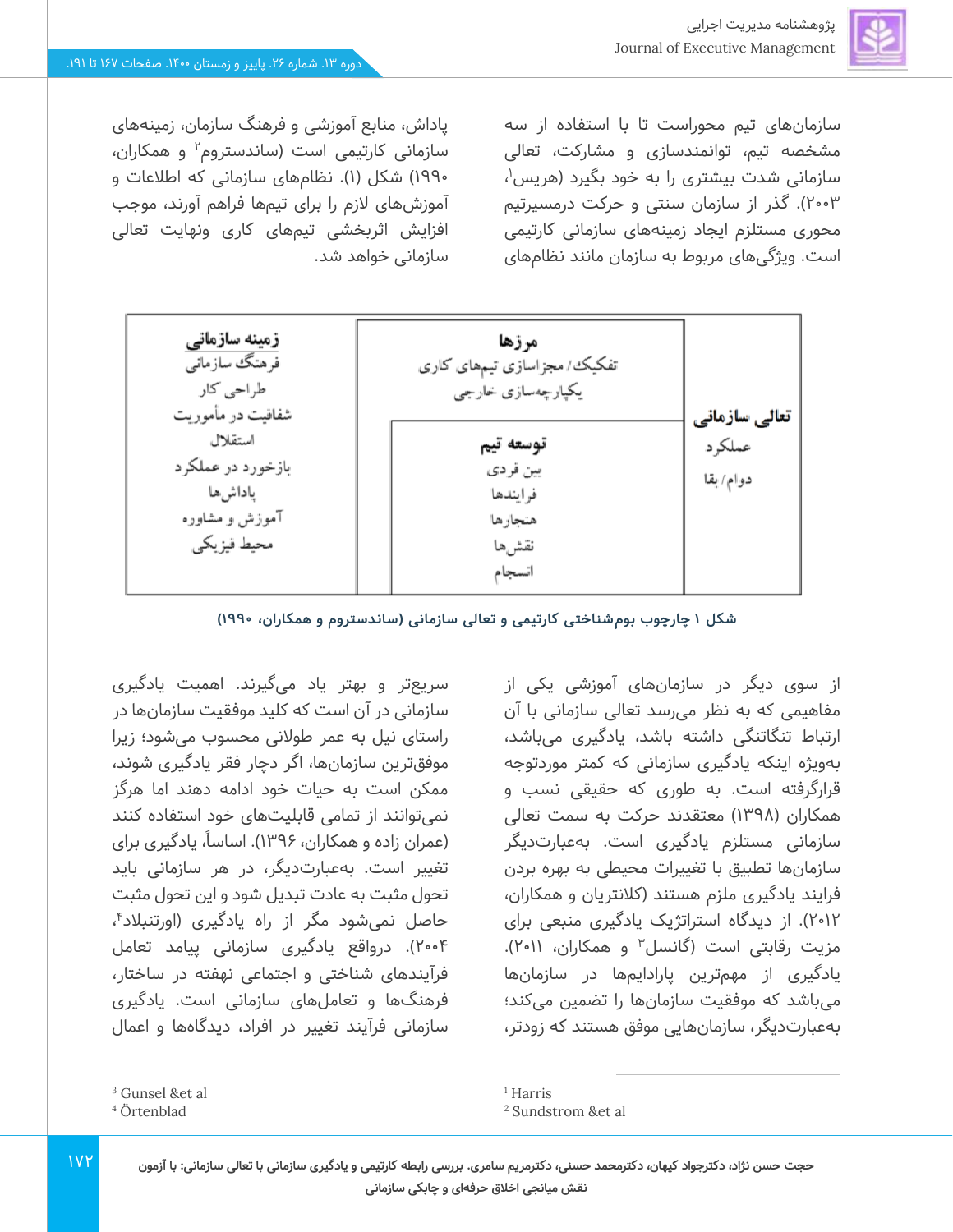مشترك است که تحت تأثیر نهادها و سازمان قرار میگیرد و در آنها جایگزین می گردد )حقیقی نسب و همکاران، 1398( در ادبیات یادگیری سازمانی به طور دائم به مفهوم یادگیری فردی برمی خوریم که مفهومی روان شناختی است. نفوذ مستقیم و غیرمستقیم یادگیری فردی در یادگیری سازمانی، بیانگر این واقعیت است که بسیاری از نظریه های یادگیری سازمانی بر پایه مشاهدات یادگیری فردی و قیاس فرد - سازمان استوار است )طحان و کالنتری، 1398(. در این سطح است که نقش یادگیری سازمانی می تواند به عنوان یکی از عوامل سازمانی و فردی در تعالی سازمانی مؤثر واقع گردد.

مطالعات انجام شده نشان داده که به دست آوردن تعالی سازمانی نیازمند یادگیری سازمانی، کارتیمی و داشتن رفتارهای حرفه ای است؛ اما سازههایی همانند ساختارهای چابکی سازمانی (توکلی و همکاران، ۱۳۹۷) و اخلاق حرفهای میتواند با ایفای نقش میانجی در این میان مهم باشد. یکی از مهمترین متغیر در موفقیت و متعالی بودن سازمان، اخالق حرفه ای است؛ و نقش راهبردی آن درتعالی سازمان غیرقابل انکار هست. برنامه هاي آموزشوپرورش براي ساختن انسان ها بیش از هر چیز بر ملاحظات اخلاقی استواراست (آراسته و همکاران1389،(. در اخالق حرفهای ویژگی هایی همانند وظایف ارزشمند، شایستگی های حرفه ای و همین طور مجموعهای از هنجارهایی که در هر دو بعد اخالق و رفتار حرفه ای باید به صورت روزانه در امور به کاربرده شود. اخالق حرفهای شاخصه غالب در هر حرفه است (عابد، ۲۰۱۶) و باوجوداین ویژگی است که سازمان می تواند مسیر صحیح متعالی شدن را بپیماید (قاضی و همکاران، ۱۳۹۷). به عقیده ریسمونز<sup>۱</sup> (۲۰۱۸) معیارهای مهم برای رفتار اخلاقی در عرصه کسب وکار شامل درستکاری، دقت، بلندنظری، آزادی، اعتبار مدرک، اعطای فرصت،

احترام متقابل، کارایی، احترام و رعایت حقوق سوژه های پژوهشی است. حاکمیت اخالق حرفه ای در سازمان، قادراست به میزان بسیار چشمگیری سازمان را در جهت کاهش تنشها و موفقیت در تحقق اثربخش اهداف یاری نماید و سازمان را پاسخگو سازد (فریمن<sup>۲</sup>، ۲۰۱۷) به عبارتی اخلاق حرفهای اقتضای آن را دارد که افراد در قبال وظایف حرفهای و تخصصی خود مسئول و پاسخگو باشند (راجرز <sup>۳</sup>، ۲۰۱۸). به نظر ژاریم ٔ (۲۰۱۷) اخلاق حرفهای میتواند به پرورش کارتیمی که در آن کارکنان تشویق میشوند و درباره بهبود فرایندهای کار فکر و بحث میکنند شده و درنهایت موجب تعالی سازمان شوند. به عقیده لرمن<sup>۵</sup> (۲۰۱۸) اخلاق حرفهای زیر بنایی اساسی برای کسب وکار می سازد که بهبود وضعیت کاری از طریق آن میسر میشود ازاین رو تعالی سازمانی بر اساس اخالق بناشده و به

از سوی دیگر در درون ساختارهای چابک است که یادگیری، تیم سازی و نهایتاً تعالی سازمانی باقدرت و اثربخشی زیادی به وقوع خواهد پیوست. چرا که در چابکی توانایی سازمان برای عرصه خدمات باکیفیت مهیا شده )طوطیان و همکاران، 1397( وتوان سازمان برای فائق آمدن بر چالش های غیرمنتظره و تهد یدات ب ی سابقه محیطی افزایش مییابد. عالوه بر این کسب مزیت رقابتی از تغییرات به عنوان فرصت های رشد و پیشرفت که الزمه سازمانهای متعالی است، با چابک تر شدن سازمان به وقوع می $\mu$ یوندد (شریفی و ژانگ $^3$ ، ۱۹۹۹). محرکه ی چابکی عامل تغییرات موجود در محیط کسبوکار هستند (هیلزبرگ<sup>۷</sup> و همکاران، ۲۰۰۵) به طوری که لی^ وهم کاران (۲۰۰۸) معتقدند در حالت چابکی، سازمان توانایی پاسخگویی سریع به تغییرات غیرقابلپیش بینی را کسب می کند. این

پیشرفت نظری و عمل ی کسب وکار منجر می شود.

<sup>5</sup>Learman

<sup>6</sup> Sharifi <sup>a</sup>nd Zhang

<sup>7</sup> Hillegersberg

<sup>8</sup> LI & et al

<sup>&</sup>lt;sup>1</sup> Rismons

<sup>2</sup> Freeman

<sup>3</sup> Rogers

<sup>4</sup> Jareem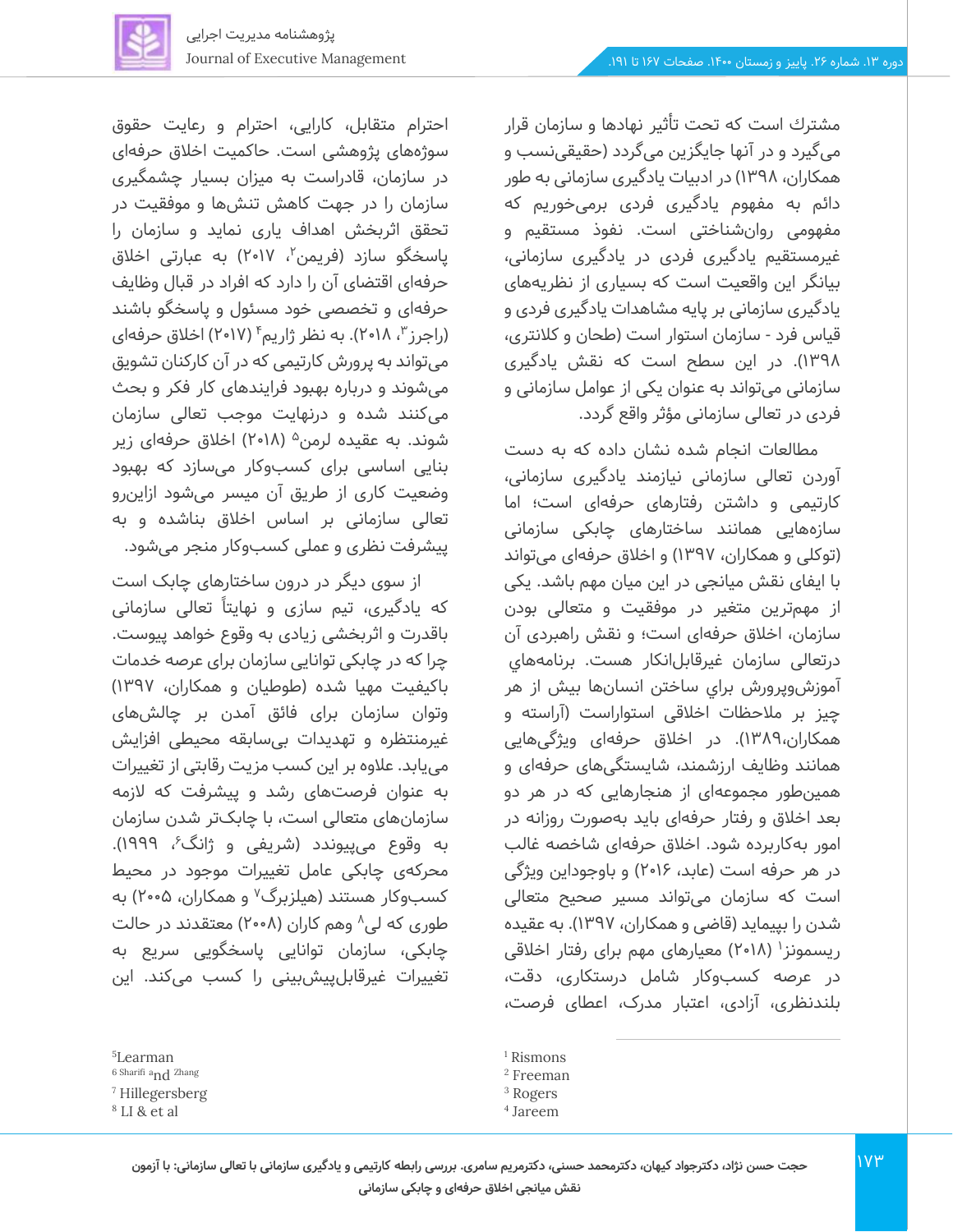مشخصه زمانی کسب خواهد شد که سازمان یادگیری از تجربیات را داشته باشد.

# **2 پیشینه پژوهش**

# **2.1 اخالق حرفهای و چابکی سازمانی با تعالی سازمانی:**

تعالی در لغت به معنی بلند شدن و برتر شدن میباشد و تعالی سازمانی به معنای تعهد سازمانی به رشد و توسعه پایدار و دائمی شرکت در جهت کسب رضایت مشتری و افزایش مستمر سودآوری شرکت در یک محیط ملی فراگیر و حمایت کننده میباشد )زاهد بابالن و همکاران، 1395( . در طي سال های گذشته از چندین مدل مختلف براي تعالي سازمان در سطح ملي و بینالمللی استفاده شده است كه از مهمترین آنها میتوان به جایزه دمینگ<sup>۱</sup> در ژاپن، جایزه ملی کیفیت مالکوم بالدریچ<sup>۲</sup> در ایاالت متحده آمریکا وجایزۀ اروپایی کیفیت )( 3 EFQM که توسط بنیاد اروپایی مدیریت ایجاد شده است نام برد.

کلمه اخالق به معني سيرت و عادت و سجيه مطرح شده است. اخالق همان صفت راسخ و پايدار نفساني است و با رفتاري كه به طورلحظه اي و آني از انسان سر می زند تفاوت دارد. موفقيت در سازمان ناشي از بهکارگیری مديريت اخالق در سازمان است. ضعف در سيستم اخالق و گرايش به سمت عدم اعتماد منجر به كاهش ارتباط و افزايش خسارات سازماني میگردد و مديريت به سمت كنترل گذشتهنگر سوق پيدا خواهد كرد. به اين ترتيب، انرژي سازمان به منفي تبديل میشود. پژوهشگران معتقدند: اخالق و تعالي سازمان به هم مرتبط هستند )موسوی وعربشاهی کریزی1392،( اخالق حرفهای به طور ذاتی تنها از مسئولیت فرد در قبال رفتار خود بحث نم ی کند بلکه از مسئولیت سازمان

در قبال همه عناصر محیط داخلی و خارجی سازمان بحث میکند (ویلیامز۲۰۱۸،۴). زاهد بابلان وهمکاران )1395( به این نکته رسیدند که اخالق حرفهای عاملی مؤثر و قدرتمند برای باال بردن تعالی سازمانی محسوب می شود. موسوی و عربشاهی ) 1393( گزارش کردند که بین اخلاق و تعالی سازمانی رابطه مستقیم، مثبت و معنیداری برقرار است. شفیقی و همکاران (۱۳۹۷) در پژوهشی تأثیر اخلاق حرفه ای بر عملکرد شغلی با توجه به نقش میانجی د ین داری به این نتیجه اذعان داشتهاند که اخالق حرفهای بر عملکرد شغلی با توجه به نقش میانجی دینداری در کار تأثیر داشته است.

واژه چابکی به معنی کارا بودن در تغییرات و دادن پاسخ اثربخش به تغییر وعدم اطمینان محیطی تعریف شده است. واژه چابکی برای اولین بار در سال 1991 مطرح شده است. و چند سال بعد در سال 1995 مفهوم چابکی شامل بهبود در کیفیت و سطح خدمات مطرح شده است )پرز وگوتیرز<sup>۲</sup>٬۱۳٬<sup>۵</sup>). به چابکی سازمان از زوایای مختلف توجه شده است چابکی عملیاتی به ظرفیت بهره برداری از فرصت ها، چابکی موجودی به قابلیت انتقال مؤثر و سریع منابع و چابکی راهبردی به قابلیت تشخیص و استفاده از فرصت های جدید اشاره داشته است (باسکادا وکورنیوس۸،<sup>۶</sup>۰۱۸، یکی از عواملی که به طور بالقوه به تعالی سازمان می تواند اثرگذار باشد چابکی سازمان است چابکی سازمان توانایی سازمان را برای عرضه خدمات باکیفیت ارتقا داده و درنتیجه عامل مهمی برای تعالی سازمان میباشد (نصیری ولیک بنی و نویدی،۱۳۹۴). چابکی توانایی سازمان در تهیه محصوالت و خدمات باکیفیت خوب را افزایش میدهد؛ بنابراین برای افزایش توان رقابت سازمان مهم است )سوالجا و اوگولا<sup>۷</sup>، ۲۰۱۶).

<sup>5</sup>Perez & Gutierrez

<sup>6</sup> Baskarda & Koronios

<sup>7</sup> Solaja &Ogunola

<sup>&</sup>lt;sup>1</sup> Deming

<sup>2</sup> Malcolm Baldrigh

<sup>&</sup>lt;sup>3</sup> European Foundation For Quality Management

<sup>4</sup> Williams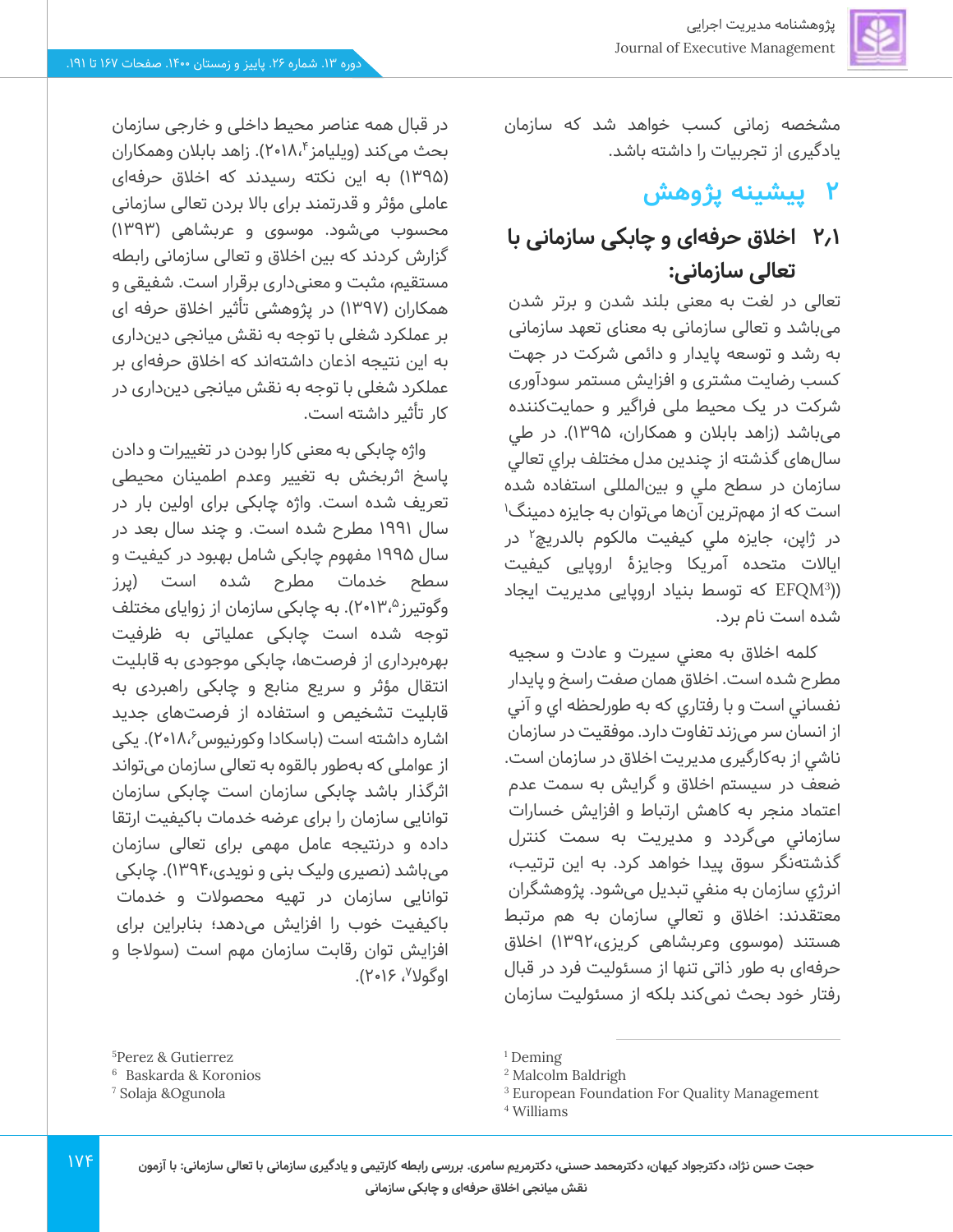

آلگاما' (۲۰۱۱) با بررسی چابکی سازمان و حرکت در مسیر تعالی، ویژگیهای یک سازمان چابک را شامل رهبری، دانش و آگاهی از محیط، فرایند برنامهریزی راهبرد، فرایندها و نظامهای کاری برای تعالی سازمانی می داند. گلزاری فر ) 1395( با بررسی تأثیر مدل تعالی بر اخلاق حرفهای و چابکی سازمانی کارکنان اعلام داشتهاند که بین مدل تعالی سازمانی با چابکی سازمانی و اخلاق حرفهای کارکنان همبستگی مثبت و معناداری وجود دارد. با توجه به مباحث مطرح شده فرضیه اول پیشنهاد می گردد:

- اخالق حرفه ای و چابکی سازمان بر تعالی سازمان تأثیر مستقیم دارند.

# **2.2 کارتیمی و یادگیری سازمانی با تعالی سازمانی:**

کرت ومارچ<sup>۲</sup> اولین بار در سال ۱۹۶۳ عبارت یادگیری سازمانی را مطرح نمودند. یادگیری سازمانی به عنوان یک حوزه مطالعاتی در میان محققان از دهه 1990 شکل گرفت که نیاز به استفاده بیشتر از دانش در سازمان ها را پیشنهاد می دهد .یادگیری سازمانی به عنوان یک مؤلفه ضروری در سازمانهایی است که در محیطهای آشفته فعالیت میکنند که در آن دانش به عنوان یک منبع کلیدی عمل میکند (گومز و ووجان ؓ، ۲۰۱۷) یادگیری سازمانی از قابلیت های سازمانی است که می تواند به سازمانها در خلق مزیت و تسهیم دانش کمک بسیار نماید و ظرفیت آنها را برای انطباق با تغییر و بهبود مستمر افزایش دهد (نیلسن و همکاران۲۰۱۸٬۴). ممبینی (۱۳۹۴) با بررسی تأثیر مدیریت کیفیت فراگیر و یادگیری سازمانی بر تعالی سازمانی نشان داد که مدیریت کیفیت فراگیر با میانجی گری یادگیری سازمانی بر تعالی سازمانی تأثیرگذار است. زوار و قلی زاده (۱۳۹۵) در پژوهشی گزارش نمودند که بین متغیرهای فرهنگ یادگیری سازمانی و اخلاق حرفهای با عملکرد شغلی رابطه

<sup>1</sup> Algama

وجود دارد. بهروزی و همکاران )1398( با بررسی تاثیرگذاری سرمایه فکری بر تعالی سازمانی با نقش میانجی چابکی استراتژیک نشان دادند که سرمایه فکری بر تعالی سازمانی با نقش میانجی چابکی استراتژیک تأثیر معنیداری دارد. جاکوبس<sup>۵</sup> (۲۰۰۷) با ارزیابی تمرکز مشتری با استفاده از مدل تعالی EFQM نشان دادندکه یادگ یری و نوآوری به طور مستقیم بر نتایج مشتری و ایجاد ارزش|فزوده تأثیر میگذارد. رهبران متعهد به بهبود و متعالی تر کردن سازمانی شده و خدمات از طریق یادگیری و نوآوری به نیازها و انتظارات مشتریان پاسخ می دهند.

جایگاه و اهمیت کار تیمی از اوایل دهه 1920 در میان سازمانهای بهداشتی و خدمات درمانی انگلستان موردتوجه قرار گرفت و همزمان با شروع مکتب روابط انسانی موضوع کار گروهی و تیمی وارد دانش سازمان و مدیریت شد؛ اما نخستین مطالعات بر روی تیم، ابتدا در دهه 1950 آغاز شد از آن زمان تاکنون پژوهش های زیادی با موضوع تیم انجام شدهاند که هرکدام بر جنبههایی از تیم تمرکز داشتهاند .در دنیای امروز به استفاده از تیم ها بهمنظور دستیابی به عملکردی فراتر از عملکرد افراد تأکید میشود (جعفرپور،۱۳۹۷). کار تیمی یکی از عناصر اصلی تعالی سازمان به شمار می آید و با یادگیری سازمانی به افزایش توانایی سازمان جهت غلبه بر مسائل و چالش های محیطی کمک می نماید. یافتههای خیراندیش و همکاران )1394( با تمرکز بر عوامل مؤثر بر هر یک از ابعاد مختلف اثربخشی کار تیمی نشان دادندکه و یژگی های مـدیریت تـيم دارای بيشـترین تـأثير بـر دسـتاورد عملکردی می باشد. لذا فرضیه زیر پیشنهاد می گردد:

- کار تیمی و یادگیری سازمانی بر تعالی سازمانی تأثیر غیرمستقیم دارند.

<sup>2</sup> Kurt & march

<sup>3</sup> Gomes& Wojahn

<sup>4</sup> Nielsen et al

<sup>5</sup> Jacobs

**حجت حسن نژاد، دکترجواد کیهان، دکترمحمد حسنی، دکترمریم سامری. بررسی رابطه کارتیمی و یادگیری سازمانی با تعالی سازمانی: با آزمون نقش میانجی اخالق حرفه ای و چابکی سازمانی**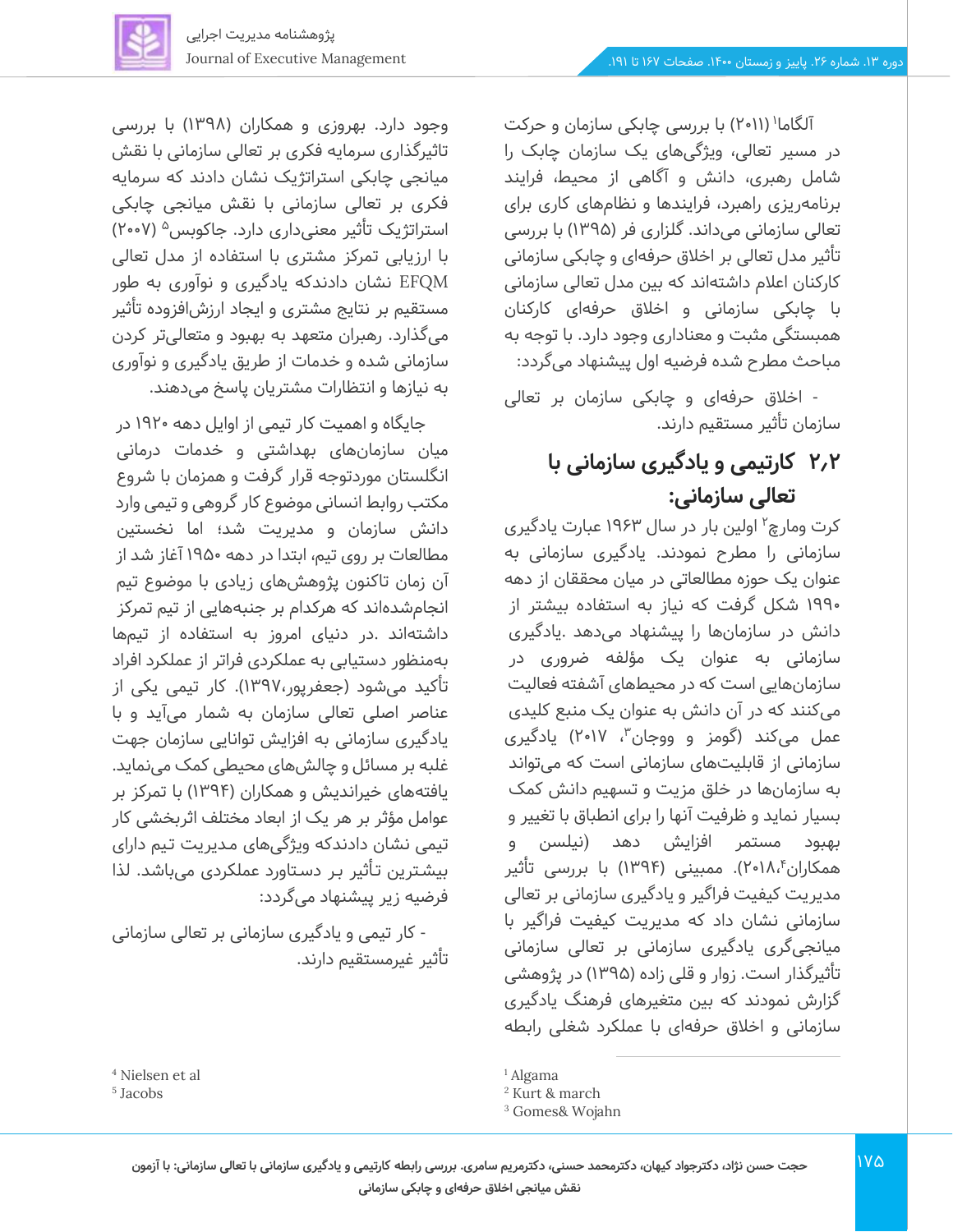## **2.3 کارتیمی و یادگ یری سازمانی بااخالق حرفه ای:**

رهبران و مديران سازمان ها با آگاهي از مسائل رفتار سازمانی ) کنترل و نظارت، مديريت تعارض، نظام انگيزشي جبران و خدمت، غنيسازي و تقويت شغل، انصاف در عدالت، خودکنترلی و...) که بهوسیله يادگيري سازماني حاصل میشوند، می توانند موجبات کاهش رفتارهاي انحرافي در سازمان را مهيا سازند (زواره وهم کاران،۱۳۹۸) و اخلاق حرفهای را توسعه دهند. از نظر کادوزیر )2002( اخالق حرفه ای، متعهد شدن انرژی ذهنی، روانی و فیزی کی فرد یا گروه به ایده جمعی، در جهت اخذ قوا و استعداد درونی گروه و فرد برای توسعه است لذا کارتیمی میتواند منجر به اخالق حرفهای شود. از عوامل تأثیرگذار بر اخالق حرفه ای میتوان به مسئولیت اجتماعی، معنویت، خودشیفتگی، تعارض نقش، فرهنگسازمانی و ذینفعان اشاره کرد )شهین مهر و حسنی،۱۵م۲). رحیمی وبهارلویی (۱۳۹۷) در پژوهشی تأثیر جو اخالقی بر اعتماد در کار تیمی بین کارکنان دانشگاه آزاد نجف آباد با نقش میانجی رفتار اخلاقی را موردبررسی قرار دادهاند و به این نتیجه دست یافتهاند که جو اخالقی و رفتار اخالقی بر اعتماد در کار تیمی، تأثیر مثبت و معنادار دارند. آزاده و جباری (۱۳۹۶) با بررسی تأثیر حمایت سازمانی و هویت تیمی بر اخلاق حرفهای در بین کارکنان آموزشوپرورش شهرستان گرگان اذعان داشته اند که هویت تیمی بر اخلاق حرفهای کارکنان تأثیر معنی داری داشت؛ به طوری که با افزایش هویت تیمی در بین کارکنان میزان اخالق حرفه ای و مؤلفههای آن افزا یش می یابد . برقی مقدم و همکاران )1396( بعد از انجام پژوهش ارتباط بین هوش معنوی و فرهنگ تیمی بااخالق ورزشی در بازیکنان ورزشی دریافتند که بین هوش معنوی و فرهنگ تیمی بااخالق ورزشی بازیکنان و همچنین مؤلفه های آن ارتباط معنیداری وجود دارد بوکلی<sup>۱</sup> وهم کاران )2015( بی ن چابک ی سازمانی، کارتیمی و تصمیم گیری

اخالقی با بهره وری نیروی انسانی رابطه معناداری به دست آوردند. خسروی و همکاران ) 1395( بین مؤلفههای یادگیری سازمانی بااخالق حرفه ای دبیران ارتباط مثبتی به دست آوردند. لذا مطالب فوق ما را به طرح فرضیه زیر رهنمون میسازد:

- کارتیمی و یادگیری سازمانی بر اخالق حرفهای تأثیر مستقیم دارند.

# **2.4 کارتیمی و یادگ یری سازمانی با چابکی سازمانی:**

سازمانهای چابک همیشه برای بهره گیری از فرصت های جدید آماده هستند. و در ایجاد سازمانهای چابک کارکنان دانشگر مهم ترین نقش را ایفا می کنند تأکید بر کارکنان یادگیرنده به منظور ارتقای تعالی سازمان در سال های اخیر بیشتر شده است ) نظری وهم کاران1397،( همچنین کارتیمی سرعت ارائه خدمات را افزایش می دهد. کار تیمی به افزایش تعهد، اعتماد، مسئولیتپذیری، برخورد مناسب و هدفمند بودن افراد منجر می شود که بر چابکی سازمانی مؤثر هستند (پارسا وهم کاران،۱۳۹۹). در پژوهشهایی، رضایی (۱۳۹۳) و رضایی و شریفی فر )1394(، طباطبایی و باران دوست ) 1395( و الماسی وهم کاران )1398( نشان دادند، انجام دادن کارهای به صورت تیمی در سازمان بر مؤلفههای چابکی سازمانی تأثیر دارد. بهرامی وهم کاران )1395( با انجام پژوهش بررسی رابطه یادگیری سازمانی و چابکی سازمانی اظهار داشتهاند که بین یادگیری سازمانی و چابکی سازمانی رابطه مثبت معناداری وجود دارد. سید عامری وهم کاران )1396( در پژوهشی با بررسی رابطه بین قابلیت یادگیری سازمانی و چابکی سازمانی نشان داد که ارتباط مثبت و معناداری بین قابلیت یادگیری سازمانی و چابکی سازمانی وجود دارد. مسعودی و دولت آبادی ) 1397( با بررسی تأثیر مدیریت کیفیت جامع بر چابکی سازمانی از طریق متغیر میانجی یادگیری سازمانی نشان دادند که مدیریت کیفیت

<sup>1</sup> Buckly etal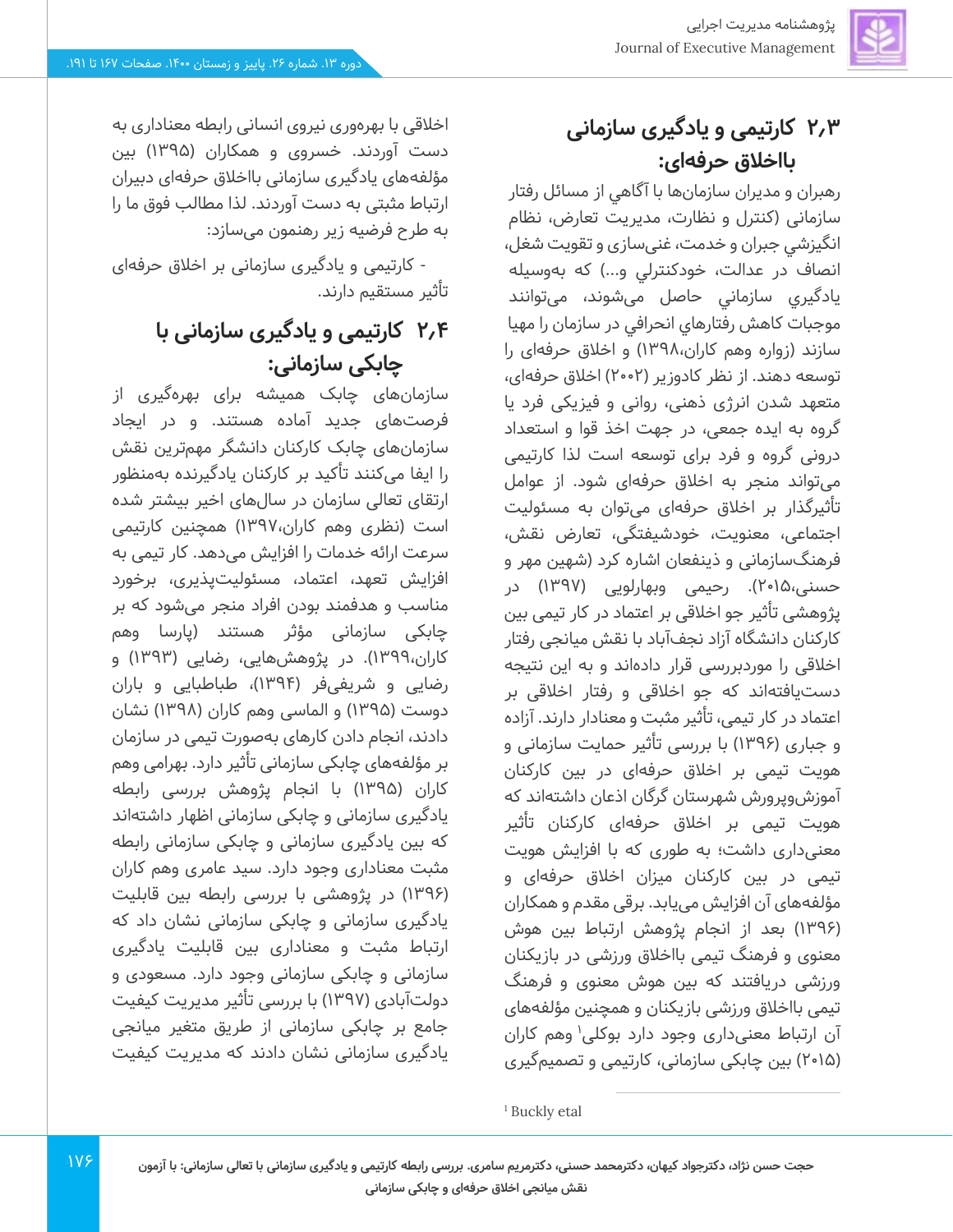

جامع بر چابکی و یادگیری سازمانی تأثیر مستقیم و معناداری دارد. همچنین یافتههای آن ها نشان داد که تأثیر یادگیری سازمانی بر چابکی سازمانی مثبت و معنادار استازا ین رو فرضیه زیر پیشنهاد می گردد:

- کارتیمی و یادگیری سازمانی بر اخالق حرفهای تأثیر مستقیم دارند.

### **3 مدل مفهومی پژوهش:**

بهطورکلی بر اساس تعاریف بنیانگذاران مدلهای تعالی سازمانی، و پیشینه ی مطالعات انجام شده در این زمینه عوامل مختلفی می توانند به عنوان پیشایندهای تعالی هر سازمان؛ چه بهصورت مستقیم و چه به صورت غیرمستقیم دخالت داشته باشند. از سوی دیگر مدل تحلیلی نوعی نمودار سازی برای متغیرهای استخراجشده از چارچوب نظری پژوهش است که رابطهی بین تئوری کار و

گردآوری و تجزیه وتحلیل دادهها را نشان می دهد. بر همین اساس با توجه به عنوان پژوهش و یافتههای موجود درزمینهی متغیرهای پژوهش چارچوب نظری این مطالعه به گونهای تهیه و تدوین شده که راهنمای محقق درزمینهی گردآوری و تجزیه وتحلیل داده ها قرار گیرد که به صورت شکل شماره 2 ارائه شده است. در این میان این سؤال مطرح میشود که با توجه به شرایط محیطی و خاص کشور و با در نظر گرفتن ابعاد مختلفی که در سازمان آموزشوپرورش قرار دارد، تعالی سازمانی در این سازمان چگونه باید باشد و چه ابعاد و شاخص هایی را جهت بهبود تعالی سازمانی در آن باید لحاظ نمود؟ مهم ترین مسئله ای که این پژوهش در مورد آن انجام می شود این است که چگونه می توان الگوی تعالی سازمانی در آموزشوپرورش با استفاده از متغیرهایکارتیمی، یادگیری سازمانی، اخالق حرفهای و چابکی را تبیین کرد تا تعالی سازمانی تقویت شود؟



**شکل 2 مدل مفهومی پژوهش**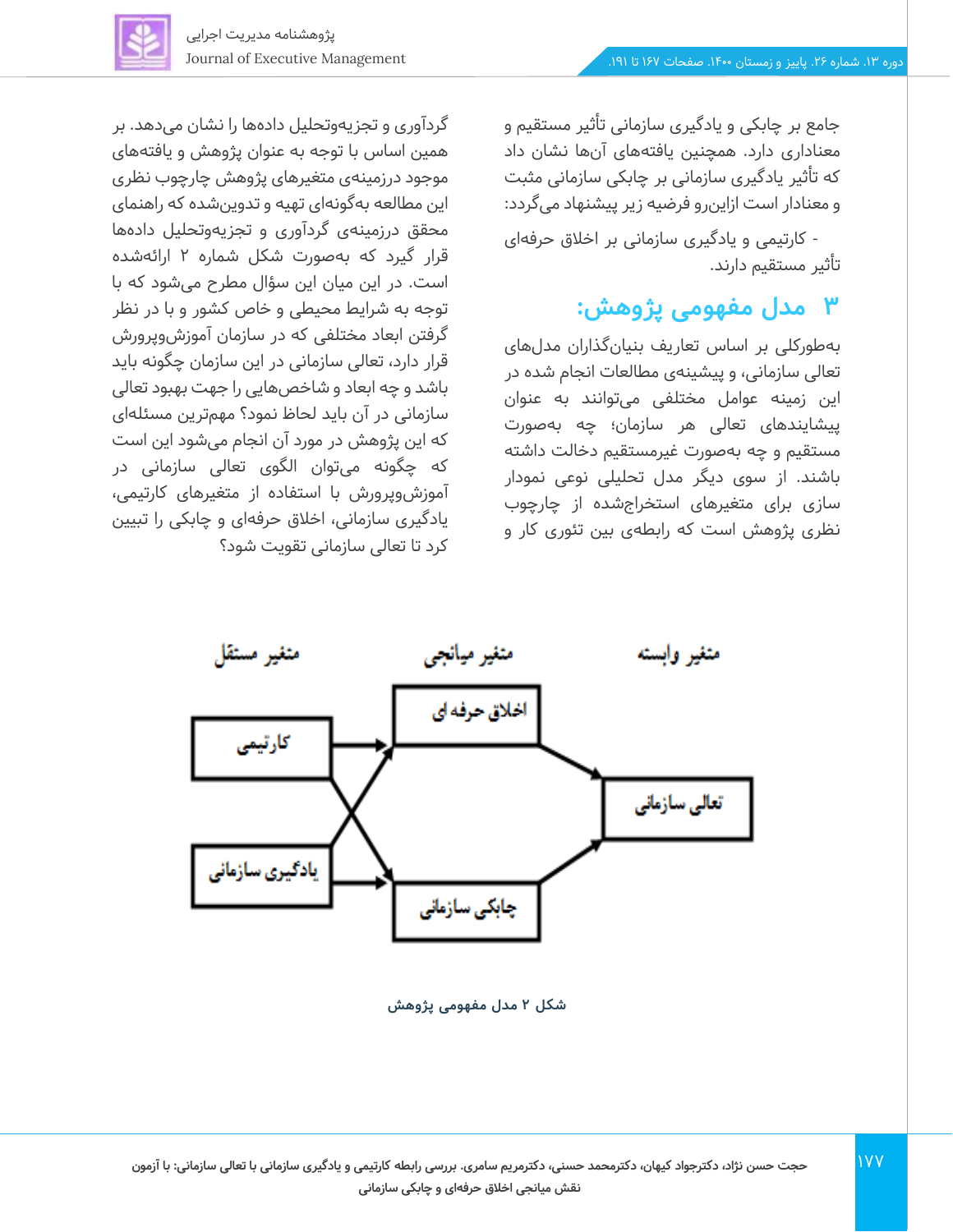# **4 روششناسی پژوهش**

تحقيق حاضر از نظر هدف كاربردي و از نظر ماهیت توصيفي– همبستگي است. جامعهی آماري پژوهش را كليه كاركنان اداره کل آموزشوپرورش و کلیه کارکنان ادارات آموزش وپرورش مناطق بیست و چهارگانه استان آذربایجان غربی که 1250 نفر میباشد، تشكيل می دهند. پرسش کلیدی در خصوص حجم نمونه در مدل سازی معادله ساختاری این است که حجم نمونه تا چه اندازه بزرگ باشد تا بتوان به نتایج حاصله اعتماد کرد؟ دیدگاه های متنوعی در این خصوص وجود دارد. مولر )1996( به تعداد متغیرهای مشاهده شده یا معرف ها، تعداد سازهها یا عاملها و تعداد پارامترهای آزاد برای برآورد استفاده می کند. هِر و همکاران )2013( پیچیدگی مدل، روش برآورد پارامترهای آزاد، برقراری یا عدم برقراری نرمال بودن چند متغیره و حجم داده های مفقود را در اندازه حجم نمونه تأثیرگذار می دانند. بااین حال در پژوهش حاضر با مدنظر قرار دادن حد باالی نسبت حجم نمونه به تعداد متغیرهای مشاهده شده و پارامترهای آزاد، پیچیدگی مدل، روش برآوردهای پارامترهای آزاد برآورد حداکثر درستنمایی (نیاز داشتن به حجم نمونه بالا)، همسو سازی با روش های معمول برآورد حجم نمونه، حجم دادههای مفقود (کمتر از ۵ درصد) و رابطه نرمالیتی چندمتغیره با حجم نمونه اصل بر این گذاشته شد که حجم نمونه 332 نفر به منظور اجرای مدل سازی معادله ساختاری کفایت الزم را دارد که به صورت تصادفی طبقهای انتخاب گردید. ابزار اندازه گیری پژوهش شامل پرسشنامههای کار تیمی بردبار )1391(، مشتمل بر 10 سؤال است که میزان گرایش کارکنان سازمانی به کار تیمی را بهطورکلی می سنجد. پرسشنامهی اخلاق حرفهای کادوزیر' (۲۰۰۲) شامل ۱۶ سؤال و در ۸ بعد مسئولیتیذیری، صادق بودن، عدالت و انصاف، وفاداری، برتری جویی و

<sup>1</sup> Cadozier

رقابت طلبی، احترام به دیگران، همدردی با دیگران و رعایت و احترام نسبت به ارزش ها و هنجارهای اجتماعی است. پرسشنامه یادگیری سازمانی نیفه<sup>۲</sup> )2001( که دارای 21 سؤال و 5 مؤلفهی مهارتهای فردی، مدل های ذهنی، چشمانداز، یادگیری تیمی، تفکّر سیستمی است. پرسشنامه چابکی سازمانی شریفی و ژانگ<sup>۳</sup> (۱۹۹۹) که از ۱۶ گویه تشکیل شده است و به سنجش پاسخگویی، شایستگی، سرعت و انعطاف پذیری سازمان می پردازد. پرسشنامه تعالی سازماني عسگری ) 1393( که از 28 سؤال تشکیل شده است و به بررسي مؤلفههای برنامهریزی، اجرا، اصالح و ارزیابی می پردازد. روایی سازهی ابزارهای پژوهش با استفاده از روش تحلیل عاملی تأئیدی مورد بررسی قرار گرفت. مقیاس اندازهگیری ابزارهای پژوهش 5 درجه ای لیکرت از خیلی کم تا خیلی زیاد درجهبندی شدهاند که ارزشگذاری آنها از ۱ تا ۵ میباشد. روایی ابزارهای اندازهگیری با استفاده از روشهای CVR، CVI و روایی سازه مورد بررسی قرار گرفت و پایایی آنها نیز با استفاده از آزمون آلفای کرونباخ مورد بررسی قرار گرفت.

نسبت روایی محتوا )CVR)، با استفاده از جدول لاوشه<sup>۴</sup> (۱۹۷۵) محاسبه گردید. به این صورت که پرسشنامهها همراه اهداف پژوهش در اختیار 10 تن از مدرسین و متخصصان مدیریت قرار گرفت. نتایج بهدست آمده برای پرسشنامههای تعالی سازمانی (۷۲/۰)، کار تیمی (۷۹/۰)، اخلاق حرفهای (۶۷/۰)، یادگیری سازمانی (۷۱/۰) و چابکی سازمانی (۷۶/۰) به دست آمد و مورد تائید قرار گرفت. همچنین شاخص )2009( <sup>5</sup> روایی محتوا )CVR )از روش ولتز و همکاران محاسبه شد. لذا در این مطالعه مقیاس توسط 10 تن از اساتید و متخصصان مدیریت مورد ارزیابی قرار گرفت. در این شاخص ابتدا هر عبارت، بر اساس شاخص سه بخشی با چهار نمره (۱ تا ۴) ارزیابی گردید. در صورتی که نمره مربوط بودن عبارتها در مقیاس بیشتر یا مساوی 0/79 درصد بود، عبارت

<sup>2</sup> Neefe

<sup>3</sup> Sharifi & Zhang

<sup>4</sup> Lawshe

<sup>5</sup> Wetzels et al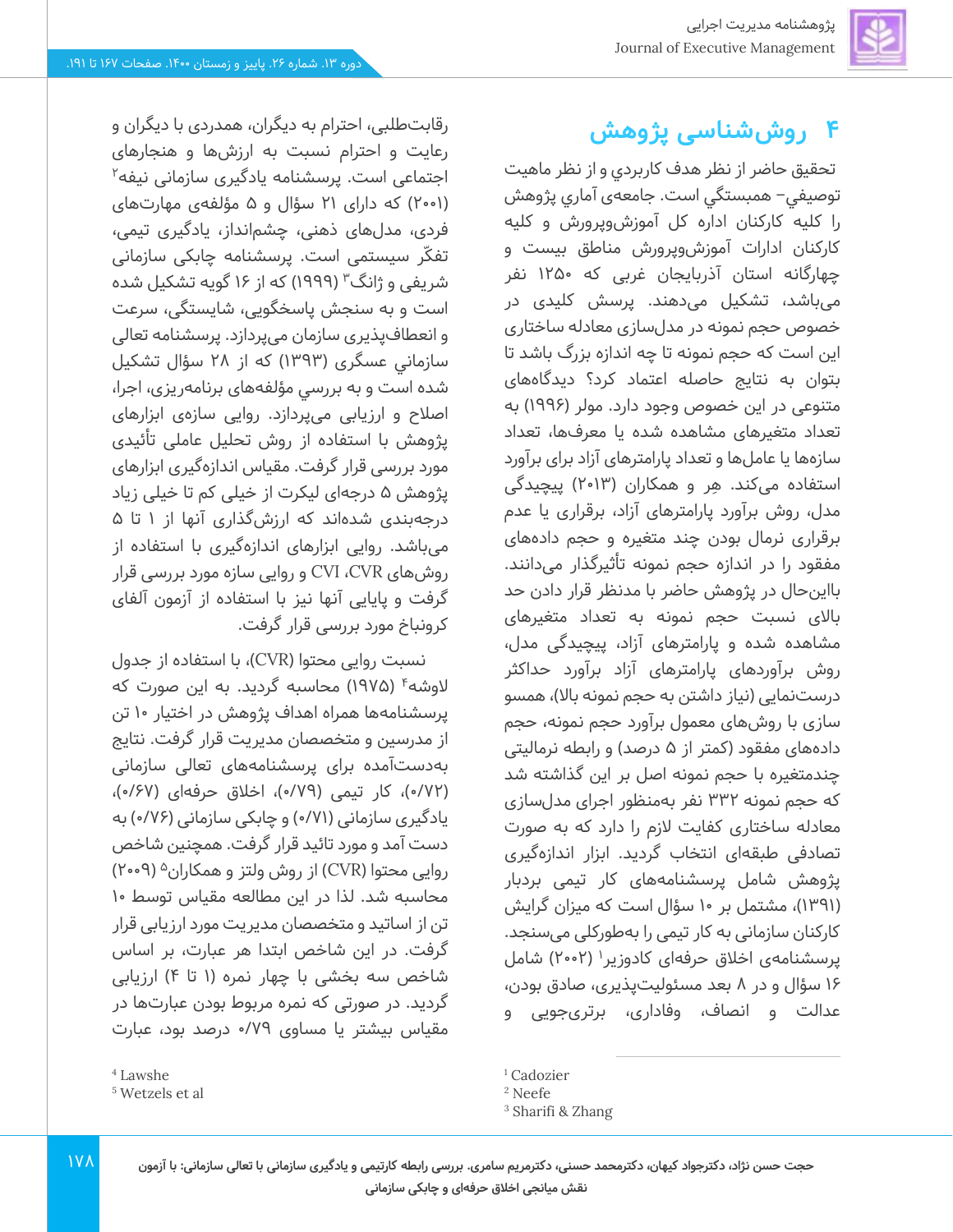مورد نظر در مقیاس حفظ گردید. در مطالعه حاضر شاخص روایی محتوا برای پرسشنامههای تعالی سازمانی (۸۱/۰)، کار تیمی (۷۹/۰) اخلاق حرفهای )0/84(، یادگیری سازمانی )0/82( و چابکی سازمانی )0/79( به دست آمد و تأیید شد.

پايايي پرسشنامه ها از طریق آزمون آلفاي كرونباخ محاسبهشده است. در جدول 1 شاخص

های نیکویی برازش، ضریب آلفای کرونباخ )α)، پایایی ترکیبی )CR )و متوسط واریانس استخراج شده )AVE )پرسشنامه های پژوهش گزارش شده است. با توجه به یافتههای جدول ،1 می توان نتیجه گرفت که پرسشنامه های پژوهش از روایی سازه و همسانی درونی مناسبی برخوردار هستند.

| متغير<br>CR.<br><b>AVE</b><br>RMSEA<br>CFI.<br><b>GFI</b><br>AGFI<br>$\alpha$<br>$\circ$ /9۴<br>$P/\Lambda$<br>$\langle \rho \rangle$<br>$\circ/\Delta$<br>كارتيمى<br>$\delta/N$<br>$\circ/\circ V$<br>۳۶/۰<br>$9P\backslash\circ$ $\circ P\backslash\circ$<br>$\sim$ /۵۳<br>یادگیری سازمانی<br>$\langle \rho \rangle$<br>ە ۹۵.<br>$\sqrt{9}$<br>$\circ/\circ$ ۶<br>$\sim$ /۵۳<br>$\circ$ P $\circ$<br>$\triangle P\backslash o$ $\forall P\backslash o$<br>اخلاق حرفهای<br>$\circ/\circ$ F<br>$\circ / \Lambda$ ۴<br>$\circ/\Delta \mathsf{F}$<br>$\circ$ /9۴<br>$\circ$ /9 $\circ$<br>چابکی سازمان<br>$\lambda/\lambda$<br>$\mathcal{S}/\mathcal{S}$ ه<br>$\circ/\circ V$<br>$\circ/\Lambda\Delta$<br>تعالى سازمانى<br>$(P\backslash\circ$ $\langle P\rangle\circ$<br>$\circ/\triangle$<br>$\circ/\Lambda$ ۴<br>$\circ/\circ V$<br>۵۳/۰<br>$\sqrt{\Lambda}$ |  |  |  |  |
|---------------------------------------------------------------------------------------------------------------------------------------------------------------------------------------------------------------------------------------------------------------------------------------------------------------------------------------------------------------------------------------------------------------------------------------------------------------------------------------------------------------------------------------------------------------------------------------------------------------------------------------------------------------------------------------------------------------------------------------------------------------------------------------------------------------------------------------------------------------|--|--|--|--|
|                                                                                                                                                                                                                                                                                                                                                                                                                                                                                                                                                                                                                                                                                                                                                                                                                                                               |  |  |  |  |
|                                                                                                                                                                                                                                                                                                                                                                                                                                                                                                                                                                                                                                                                                                                                                                                                                                                               |  |  |  |  |
|                                                                                                                                                                                                                                                                                                                                                                                                                                                                                                                                                                                                                                                                                                                                                                                                                                                               |  |  |  |  |
|                                                                                                                                                                                                                                                                                                                                                                                                                                                                                                                                                                                                                                                                                                                                                                                                                                                               |  |  |  |  |
|                                                                                                                                                                                                                                                                                                                                                                                                                                                                                                                                                                                                                                                                                                                                                                                                                                                               |  |  |  |  |
|                                                                                                                                                                                                                                                                                                                                                                                                                                                                                                                                                                                                                                                                                                                                                                                                                                                               |  |  |  |  |

#### **جدول 1 نتایج بررسی روایی سازه و همسانی درونی پرسشنامه های پژوهش**

### **5 یافتههای تحقیق**

یافتههای جمعیت شناختی نشان داد که 273 نفر از نمونه های پژوهش مرد و 59 نفر زن بودند. /1 43 درصد دارای تحصیالت لیسانس و 2/4 درصد دارای تحصیالت فوق د یپلم و /5 54 درصد تحصیالت فوقلیسانس و باالتر هستند. همچنین /6 12 درصد دارای سابقه کمتر از 10 سال، 50/9 درصد بین 10 تا 20 سال و /5 36 درصد کارکنان باالی 20 سال سابقه بودند و از نظر سن نیز 6/3 درصد کمتر از 30 سال43/4، درصدبین 31 تا 40 سال47، درصد بین 41 تا 50 سال و /3 3 درصد بیشتر از 51 سال سن داشتند.

در جدول 2 شاخص هاي توصيفي متغيرها شامل میانگین، انحراف استاندارد، چولگی و کشیدگی ارائهشدهاند. کلاین' (۲۰۱۱) پیشنهاد میکند که در مدل یابی علی، توزیع متغیرها باید نرمال باشد. او پیشنهاد می کند که قدر مطلق چولگی و کشیدگی متغیرها به ترتیب نباید از 3 و 10 بیشتر باشد. با توجه به جدول 1 قدر مطلق چولگی و کشیدگی تمامی متغیرها کمتر از مقادیر مطرح شده توسط کالین ) 2011( می باشد؛ بنابراین این پیش فرض مدل یابی علی یعنی نرمال بودن تک متغیری برقرار است.

<sup>1</sup> Kline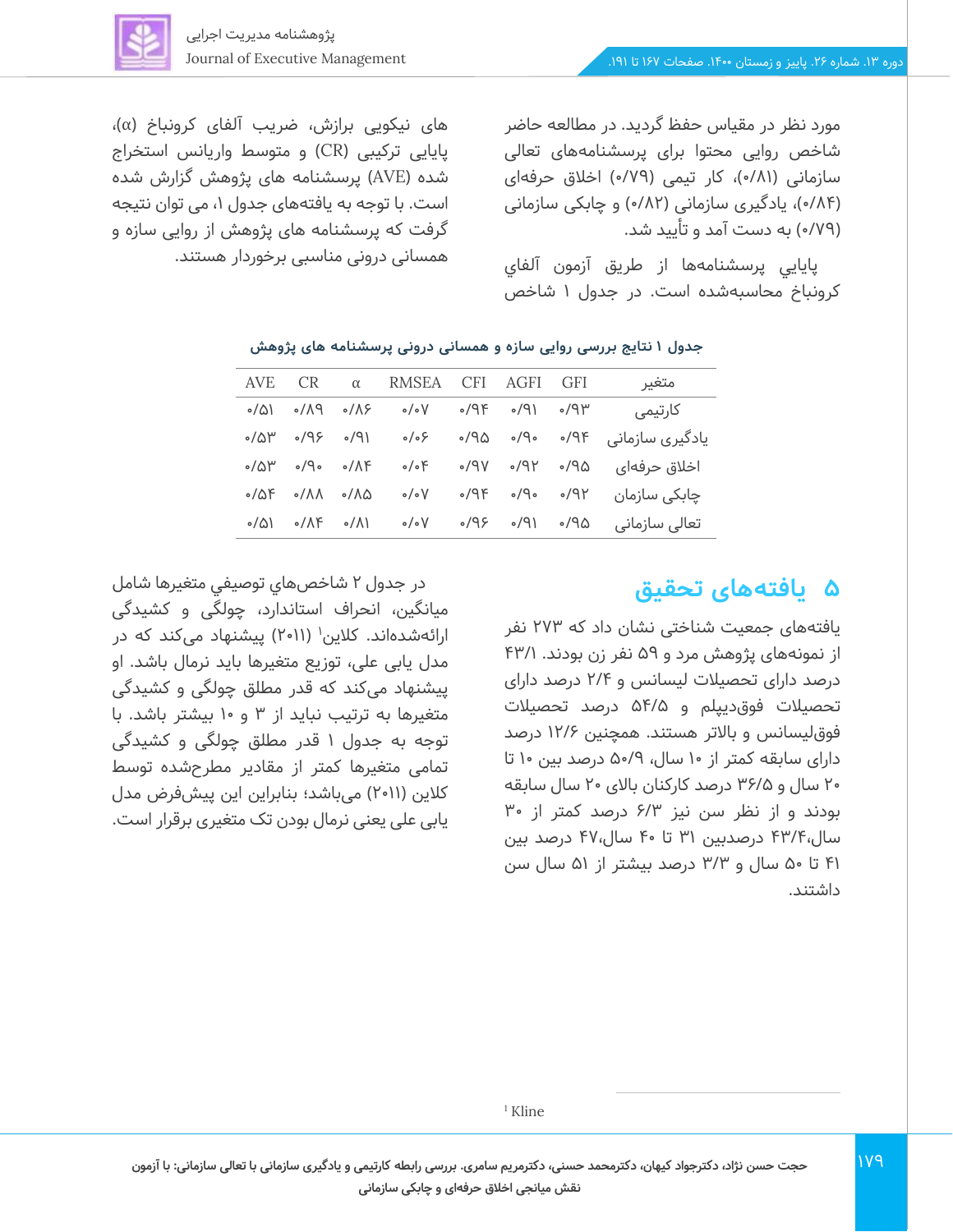

| جدول ۲ شاخصهای توصیفی متغیرهای پژوهش |                        |                  |              |                 |  |  |  |  |
|--------------------------------------|------------------------|------------------|--------------|-----------------|--|--|--|--|
| کشیدگی                               | چولگی                  | انحراف استاندارد | ميانگين      | متغير           |  |  |  |  |
| $\circ/$                             | $-\circ/\Lambda \circ$ | ۵/۶۰             | F1/91        | كارتيمى         |  |  |  |  |
| 0/01                                 | $-0/\Delta V$          | Y1/VA            | <b>A9/FA</b> | یادگیری سازمانی |  |  |  |  |
| $\circ/\triangle V$                  | $-0/50$                | <b>V/Q۶</b>      | 99/90        | اخلاق حرفهای    |  |  |  |  |
| $-0$ / $FP$                          | $PY\backslash \circ$ - | 11/۶1            | <b>QV/Q۶</b> | چابکی سازمان    |  |  |  |  |
| $-0/F5$                              | $-0/5$                 | ۳۹/۶۳            | 98/71        | تعالى سازمانى   |  |  |  |  |

در جدول شماره 3 ماتریس همبستگی متغیرهای پژوهش ارائهشدهاند. با توجه به این جدول رابطه کارتیمی (۰/۳۷)، یادگیری سازمانی (۳۸/۰)، اخلاق

حرفهای (۳۰/۰) و چابکی سازمان (۲۷/۰) با تعالی سازمانی مثبت و در سطح 0/01 معنی دار می باشد.

# شماره متغیر 1 2 3 4 5

**ج دول 3 ماتریس همبستگی متغیرهای پژوهش** 

|               |                          |                          |                  | ۱ کارتیمی       |              |
|---------------|--------------------------|--------------------------|------------------|-----------------|--------------|
|               |                          |                          | **۱۵/۰           | یادگیری سازمانی | $\mathsf{Y}$ |
|               |                          | ∘/۵∧**                   | $0/0$ $V^*$      | اخلاق حرفهای    | ٣            |
|               | $\alpha$ /۲ $\Lambda$ ** | $0$ / $F$ $\uparrow$ **  | $*^{++p}$        | چابکی سازمان    | $\kappa$     |
| $\cdot$ /۲۷** | $\circ/\mu$ °**          | $\alpha$ /۳ $\Lambda$ ** | $\cdot$ /۳ $V^*$ | تعالى سازمانى   | ۵            |

**\*\*p<0.01**

که از نرم افزار Amos نسخه 22 براي تجزيه تحليل داده ها استفاده شد.

برای بررسی برازش مدل از شاخص هایی که گيفن، اشتراب و بودرئو<sup>۳</sup> (۲۰۰۰) مطرح نمودهاند، استفاده شد. اين شاخص ها شامل موارد زير هستند. X $^2$ /df که مقادیر کمتر از ۳ قابل $\mu$ ذیرش هستند، شاخص نيکويی برازش<sup>۴</sup> (GFI)، شاخص برازش تطبيقى<sup>۵</sup> (CFI) که مقادير بيشتر از ۹/۰ نشانگر برازش مناسب الگوي هستند، شاخص نیکویی برازش تعدیلuیافته ٔ (AGFI) که مقادیر بيشتر از 0/8 قابل قبول هستند، شاخص برازش

 $\Lambda$ 

از روش بيشينه احتمال براي آزمون الگوي نظري پژوهش و برازش آن با داده هاي گردآوری شده استفاده شد. استفاده از این روش نیازمند نرمال بودن چند متغیره متغیرها می باشد. در پژوهش برای بررسی نرمال بودن چند متغیره از ضریب کشیدگی استانداردشده مردیا<sup>۱</sup> استفاده شد. این عدد در پژوهش حاضر 14/86 به دست آمد که کمتر عدد 35 می باشد که از طریق فرمول (+2p(p محاسبهشده است. در این فرمول p مساوی است با تعداد متغیرهای مشاهده شده که در این پژوهش ۵ میباشد (تئو و نویس<sup>۲</sup>، ۲۰۱۲). لازم به ذکر است

<sup>4</sup> Goodness of Fit Index

<sup>5</sup> Comparative Fit Index

<sup>6</sup> Adjusted Goodness of Fit Index

<sup>1</sup> Mardia's normalized multivariate kurtosis value

<sup>2</sup> Teoand Noyes

<sup>3</sup> Gefen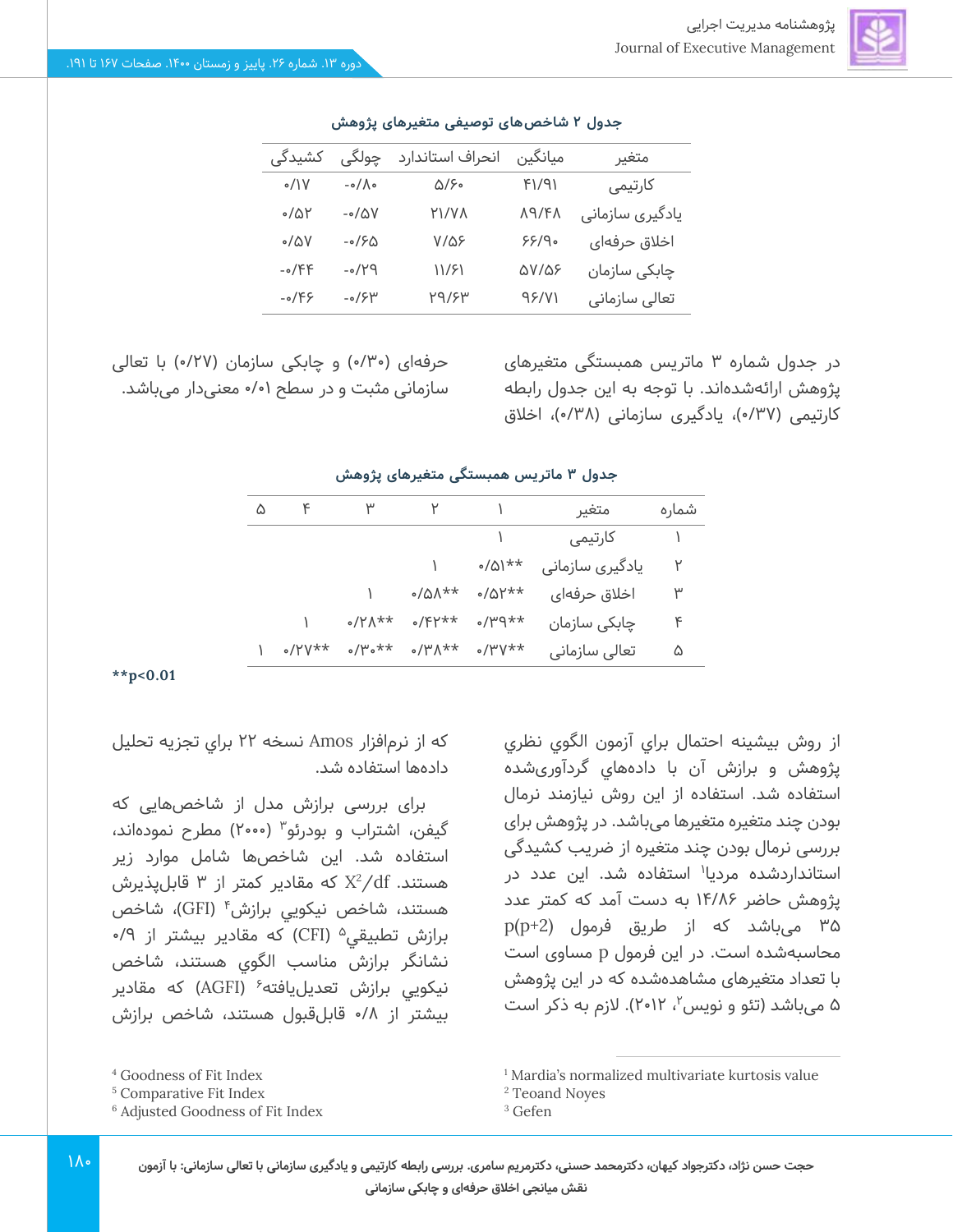ایجاز<sup>۱</sup> (PNFI) که مقادیر بیشتر از ۰/۶ نشانگر برازش مناسب الگوي هستند و مجذور ميانگين مربعات خطای تقریب'' (RMSEA) که مقادیر کمتر

از 0/08 نشانگر برازش مناسب الگو هستند. در جدول 4 این شاخص ها گزارششدهاند.

**جدول 4 شاخص ها ی نیکویی برازش الگوي آزمون شده پژوهش** 

| RMSEA PNFI AGFI CFI GFI X2/df |                             |  |  |
|-------------------------------|-----------------------------|--|--|
|                               | ۱٬۴۶ کال ۱۹۲۰ (۱۸۸ کال کولو |  |  |

با توجه به جدول 4 شاخص های CFI ,AGFI ,GFI و PNFI بیشتر از مقادیر ارائهشده توسط گیفن و  $X^2/d.f$  و RMSEA و Y°•۰) هستند. مقادیر نیز کمتر از مقادیر ذکرشده در باال هستند. با توجه

به این یافتهها می توان گفت که مدل آزمون شده از برازش مناسبی برخوردار است. در شکل 3 الگوي آزمون شده پژوهش حاضر ارائهشده است.



GFI=.971. AGFI=.854, CFI=.944, NFI=.938, TLI=.924, RMSEA=.056 **شکل 3 الگوی آزمون شده پژوهش** 

<sup>2</sup> Root Mean Square Error of Approximation <sup>1</sup> Parsimony Fit Index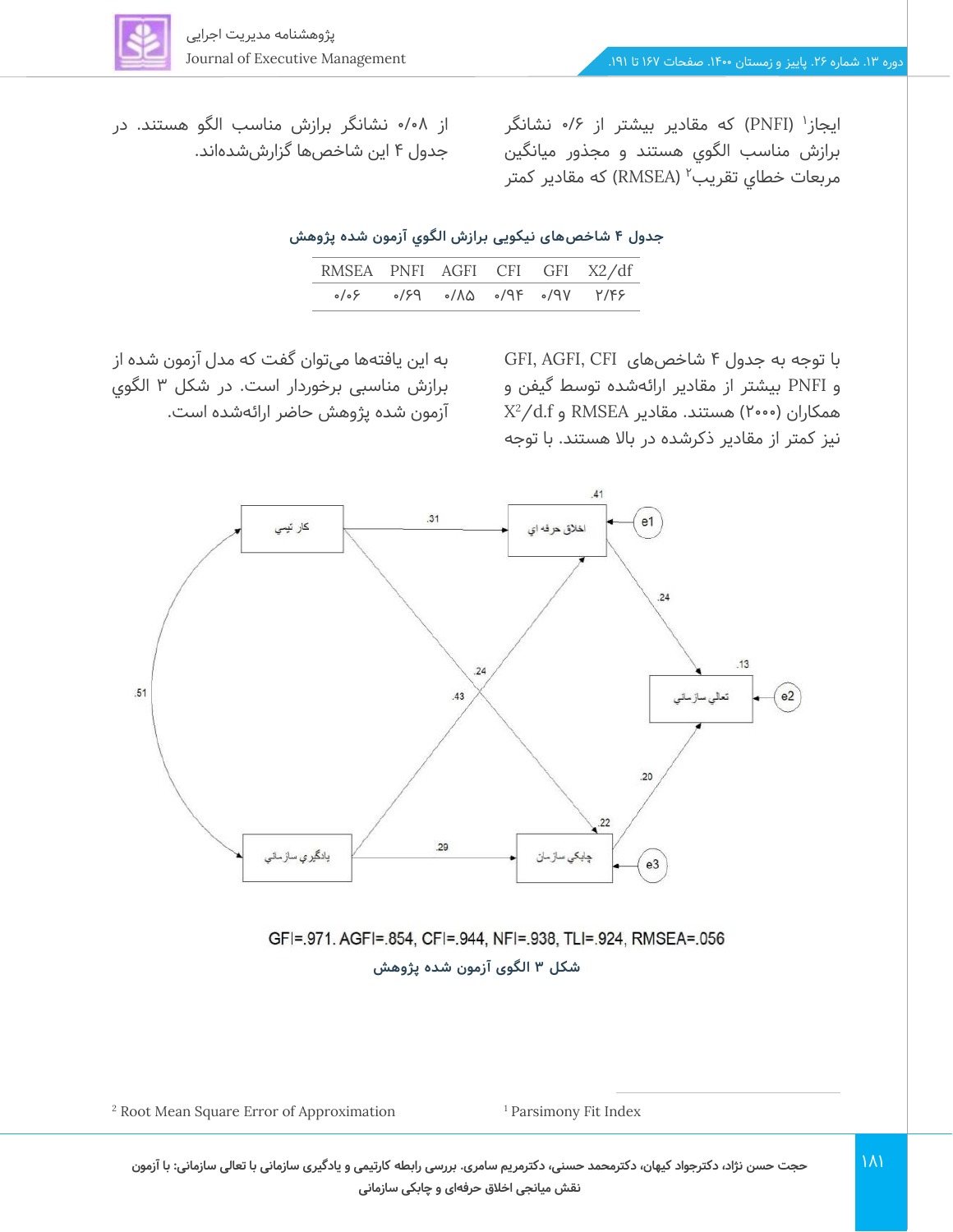با توجه به شکل 3 اخالق حرفهای و چابکی سازمان درمجموع 13 درصد از تغییرات تعالی سازمانی را تبیین می کنند. کارتیمی و یادگیری سازمانی نیز درمجموع 41 درصد از واریانس اخالق حرفه ای و 22

درصد از واریانس چابکی سازمان را پیش بینی میکنند. در جدول 5 نتایج مربوط به اثرات مستقیم متغیرها گزارششده است.

| سطح معنىدارى |                        | خطای استاندارد برآورد آماره t | ضريب مسير          | برآورد پارامتر                    | متغير                   |  |
|--------------|------------------------|-------------------------------|--------------------|-----------------------------------|-------------------------|--|
|              |                        |                               |                    |                                   | به روی تعالی سازمانی از |  |
| o/o o        | $F/F\Lambda$           | 0/1                           | $0$ / $Y$ $Y$ ***  | 99                                | اخلاق حرفهای            |  |
| o/o o        | PVV                    | 0/15                          | $0$ /Yo***         | $0/\Delta Y$                      | چابکی سازمان            |  |
|              |                        |                               |                    |                                   | به روی اخلاق حرفهای از  |  |
| o/o o        | 9/19                   | $\circ/\circ$                 | $\frac{1}{2}$      | 0/5                               | کار تیمی                |  |
| o/o o)       | $\Lambda$ /۶ $\Lambda$ | $\circ/\circ\uparrow$         | $0/$ $F$ $\mu$ *** | $\circ / \backslash \vartriangle$ | یادگیری سازمانی         |  |
|              |                        |                               |                    |                                   | به روی چابکی سازمان از  |  |
| o/o o)       | F/Y'Y                  | $\frac{1}{2}$                 | $0/YF***$          | $\sqrt{\Delta}$                   | کار تیمی                |  |
| o/o o        | Q/YY                   | $\circ/\circ$ $\uparrow$      | $***$ $PY$         | $\frac{1}{2}$                     | یادگیری سازمانی         |  |

#### **جدول 5 نتایج مربوط به اثرات مستقیم**

**\*\*\*p<0.001**

دهند. از روش بوتاستراپ<sup>۱</sup> برای تعیین معناداری اثرات غیرمستقیم استفاده گردید. بوتاستراپ دربرنامهAMOS توز یع نمونه گیری برآورد پارامترها و خطای معیار مربوط به آن را ارزیابی می کند. چنین ارزیابی برای تعیین مقاوم بودن پارامترها تحت مفروضه های نرمال بودن چندمتغیره تدوین شدن مدل، مقایسه مدل های جایگزین و مقا یسه روشهای برآورد مفیداست . سه علت اساسی، استفاده از این روش را در مطالعه حاضرتوجیه میکند. اول آنکه در آزمون سوبل مشکل مربوط به توزیع غیر نرمال اثر غیرمستقیم نمونه وجود دارد و چون روش بوتاستراپ بازنمود تجربی توزیع اثر

با توجه به جدول شماره 5 اثر مستقیم اخالق حرفهای (۷۴/۰) و چابکی سازمان (۲۰/۰) بر تعالی سازمانی مثبت و در سطح 0/001 معنی دار می باشد. اثر مستقیم کار تیمی (۳۱/۰) و یادگیری سازمانی )0/43( بر اخالق حرفهای مثبت و در سطح 0/001 معنیدار می باشد. همچنین اثر مستقیم کار تیمی )0/24( و یادگیری سازمانی )0/29( بر چابکی سازمان مثبت و در سطح ۰/۰۰۱ معنیدار می باشد. یکی از ویژگی های روش مدل یابی معادالت ساختاری، برآورد اثرات غیرمستقیم متغیرها بر یکدیگر است. این ویژگی به پژوهشگران این امکان رامی دهد تا نقش میانجی متغیرها را در مدل موردبررسی قرار

<sup>1</sup> Bootstrapping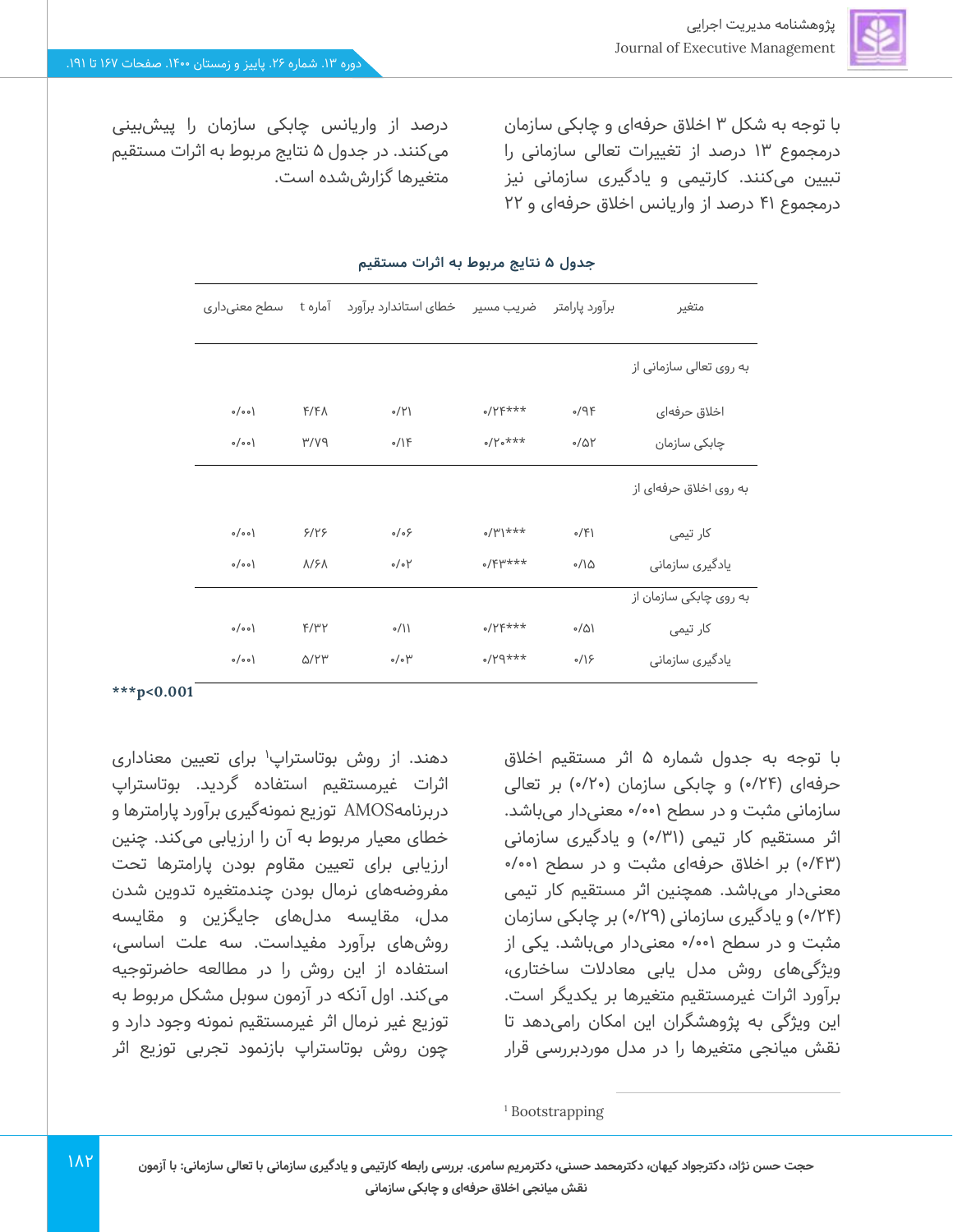

متقاطع با دونیمه کردن نمونهها امکان پذیر نبود. بر این اساس به منظوربرآوردمربوط به پارامترهای

اصلی مدل معادله ساختاری ازروش بوتاستراپ یا خودگردان سازی استفاده شد (چونگ و لاو<sup>۱</sup>، ۲۰۰۷). غیرمستقیم نمونه را فراهم میآورد، دیگر پژوهشگر با چنین مشکلی روبرو نیست و دوم اینکه روش بوتاستراپ توان آماری بیشتری دارد. سوم اینکه امکان گرفتن داده های نمونهای مجدد و یا اعتبار

جدول ۶ نتایج مربوط به اثرات غیرمستقیم کارتیمی و یادگیری سازمانی بر تعالی سازمانی از طریق اخلاق حرفه ای و **چابکی سازمان** 

| حد بالا            |                  |                               | خطای استاندارد برآورد   سطح معنیداری   حد پایین | برآورد پارامتر     ضریب مسیر |      | متغير برونزا    |
|--------------------|------------------|-------------------------------|-------------------------------------------------|------------------------------|------|-----------------|
| $\circ$ /) $\circ$ | $\circ/\circ V$  | $\circ/\circ$                 | $\circ/\circ \gamma$                            | $0/11^{***}$                 | 0/50 | كارتيمى         |
| $\circ$ /۲۳        | $\circ/$ $\circ$ | $\circ/\circ \circ \triangle$ | $\circ/\circ$ F                                 | $s/15**$                     | 0/YY | یادگیری سازمانی |

**\*\*p<0.01**

با توجه به جدول شماره 6 اثر غیرمستقیم کار تیمی )/12 0( و یادگیری سازمانی ) 0/16( بر تعالی سازمانی مثبت و در سطح 0/01 معنی دار می باشد. ازآنجایی که این اثر از طریق اخالق حرفه ای و چابکی سازمان بر تعالی سازمانی وارد می شود؛ بنابراین این دو متغیر نقش واسطهای در ارتباط کار تیمی و یادگیری سازمانی با تعالی سازمانی دارند.

# **6 بحث و نتیجهگیری**

مطالعهی حاضر با هدف بررسی رابطه کارتیمی و یادگیری سازمانی با تعالی سازمانی با نقش میانجی اخالق حرفهای و چابکی سازمان انجام شد و به همین منظور با مرور مبانی نظری متغیرهای یادگیری سازمانی، کارتیمی، اخالق حرفه ای و چابکی سازمانی برای بررسی بیشتر بر روی تعالی سازمانی انتخاب شدند. نتایج به دست آمده از مدل سازی معادالت ساختاری نشان داد، ریشه میانگین مربعات خطاهای تخمین پایینتر از ۰/۰۸ نشان داد که مدل طراحی شده از برازش باالیی برخورداراست و برای قضاوت در مورد یافتههای تحقیق مدل خوبی

اخلاق حرفهای (۷۴/ه) و چابکی سازمان (۲۰/۰) برتعالی سازمانی مثبت و در سطح ۰/۰۰۱ معنیداراست. نتایج این یافته با نتا یج موسوی و عربشاهی (۱۳۹۲)، زاهد بابلان وهم کاران (۱۳۹۵)، گلزاری فر (۱۳۹۵)، الگاما (۲۰۰۱)، شفیقی و همکاران (۱۳۹۷)، بوکلی وهم کاران (۲۰۱۵)، بهروزی وهم کاران (۱۳۹۸) والماسی وهم کاران (۱۳۹۸) همخوانی دارد. همچنین اثر غیرمستقیم کارتیمی )0/12( و یادگیری سازمانی (۰/۱۶) برتعالی سازمانی مثبت و در سطح 0/01 معنی دار می باشد و این دو متغیر نقش واسطهای در ارتباط کارتیمی و یادگیری سازمانی با تعالی سازمانی دارند. نتایج این یافته با نتایج الماسی وهم کاران (۱۳۹۸) بوکلی وهم کاران (۲۰۱۵)، ممبینی (۱۳۹۴)، زوار و قلی زاده (۱۳۹۵)، الگاما (۲۰۰۱)، جاکوبس (۲۰۰۷)، خیراندیش و همکاران (۱۳۹۴) و بهروزی وهم کاران )1398( همخوانی دارد. همچنین مشخص شد اثر مستقیم کارتیمی ) 0/31( و یادگیری سازمانی (۶۳%) بر اخلاق حرفهای مثبت و در سطح /001 0 معنی دار می باشد. نتایج این یافته با نتایج

میباشد. همچنین مشخص شد که اثر مستقیم

<sup>1</sup> Cheung & Lau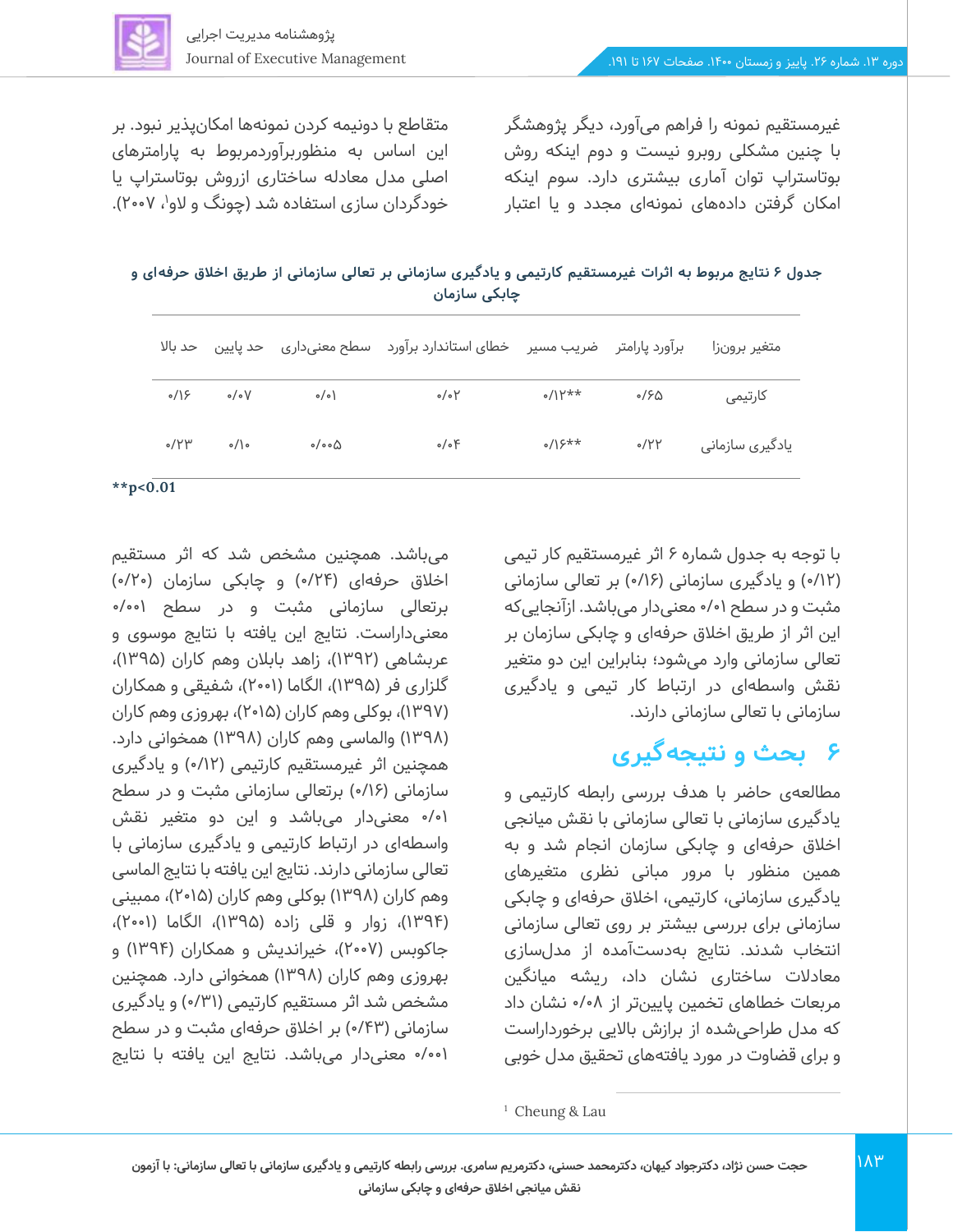

آزاده و جباری (۱۳۹۶)، قاسمزاده (۱۳۹۵) وزوار وقلی زاده (۱۳۹۵) همخوانی دارد. همچنین اثر مستقیم کارتیمی (۰/۲۴ و یادگیری سازمانی (۲۹/۰) بر چابکی سازمان مثبت و در سطح 0/001 معنیدار می باشد. نتایج این یافته با نتایج رضایی (۱۳۹۳)، رضایی و شریفی فر )1394(، طباطبایی و باران دوست )1395(، بهرامی وهم کاران )1395(، مسعودی و دولتآبادی (۱۳۹۷)وسیدعامری وهم کاران (۱۳۹۶) همخوانی دارد. با عنایت به موارد فوقالذکر، یافتههای تحقیق نشان داد که اخلاق حرفهای و چابکی سازمانی تأثیر مناسبی در ارتقای تعالی سازمانی دارند. البته در این میان اخالق حرفه ای تأثیر بیشتری را بر روی تعالی سازمانی نشان می دهد و برای تعالی سازمانی در حوزه ستادی آموزشوپرورش استان آذربایجان غربی اخالق حرفهای به واسطه مسئولیتپذیری، صداقت، عدالت، وفاداری، رقابت طلبی، احترام به دیگران، احترام به ارزشها اهمیت بیشتری دارد. به وجود آمدن اخالق حرفهای در بین کارکنان آموزش وپرورش میتواند آنها را در جهت کاهش فشارهای روانی و موفقیت تیمی کمک کرده آنها را نسبت به عملکرد خود در سازمان پاسخگو ساخته و در نهایت منجر به رشد و تعالی سازمان خود گردند. این یافته همچنین تأکید میکند که ادارات آموزشوپرورش برای دستیابی به تعالی باید چگونه رفتار نمودن دریک تخصص و در یک محیط تخصصی اعم از فردی و سازمانی با لحاظ چرخه بهبود مستمر )برنامه ریزی، اجرا، اصلاح و ارزیابی) و با کاهش دادن مقررات و تشریفات زائد اداری و با پاسخگویی سریع، شفاف و انعطافپذیر در چارچوب مبتنی برمتغیرهای هشت گانه اخالق حرفه ای جهت رفع نیازهای متغیر اربابرجوع شور و شعف بیشتری ایجاد نماید. از طرفی نتایج تحقیق نشان داد یادگیری سازمانی از طریق چابکی سازمانی بهتر میتواند تعالی سازمانی را ارتقا دهد. این یافته نشان می دهد که چابکی سازمانی از طریق یادگیری سازمانی بیشتر باید به سمت تعالی سازمانی حرکت نماید. درواقع برای چابکی سازمانی انعطافپذیر ی نیاز است و تا زمانی

که سازمان توانایی یادگیری نداشته باشد انعطافپذیری ایجاد نخواهد شد. به همین دلیل ادارات آموزش وپرورش برای تعالی بیشتر سازمان نیازمند چابکی است و این چابکی از طریق یادگیری سازمانی بهترین گزینه است. ارتقا مهارتهای فردی، داشتن چشم انداز مشترک، یادگیریهای دستهجمعی و ترویج تفکر سیستمی ازجمله مؤلفههایی هستند که حوزههای ستادی استان آذربایجان غربی با تمرکز بر روی آن ها ، چابکی راهبردی ) قابلیت تشخیص واستفاده از فرصت های جدید) را بیشتر برای دستیابی به تعالی سازمانی تقویت نماید. یکی دیگر از یافتههای تحقیق ارتقاء تعالی سازمانی با استفاده از کار تیمی از طریق اخالق حرفهای می باشد. به عبارتدیگر نتایج تحقیق نشان میدهد که کارتیمی از طریق داشتن اخالق حرفه ای نیز میتواند تعالی سازمانی را افزایش دهد. آنچه در این یافته حائز اهمیت است توجه با اصول اخالقی در تیم سازی است. به این صورت که کار تیم در صورتی بیشترین کارایی را در تعالی سازمانی خواهد داشت که اعضا تیم مسئولی ت پذیر، منصف، برتری خواه همدرد با دیگران و هنجار طلب باشند. به طور کلی تحقیق نشان داد که تعالی سازمان در درجه اول نیازمند اخلاق حرفهای است. ازآنجایی که کارکنان در موقعیتهای حرفه ای از مهارتها و دانش خود برای انجام کار بهره می گیرند ازاینرو سازمان برای تعالی نیازمند فرایند تفکر عقالیی است که در آن مجموعهای از کنشها و واکنشهای اخلاقی موردپذ یرش همگان باشد و سازمان باید مطلوبترین روابط اجتماعی ممکن را برای اعضای خود به خصوص کارکنان دانشی در اجرای وظایف حرفهای بهمنظور دستیابی به تعالی سازمانی بکار بگیرد؛ و حوزه های ستادی آموزشوپرورش استان آذربایجان غربی برای تعالی سازمانی، نیازمند چابکی است و همچنین برای دستیابی بهچابکی باید روی بعد انسان ی که شامل رهبری، فرهنگ، مشتریان، تأمینکنندگان و اعضای سازمان است، سرمایهگذاری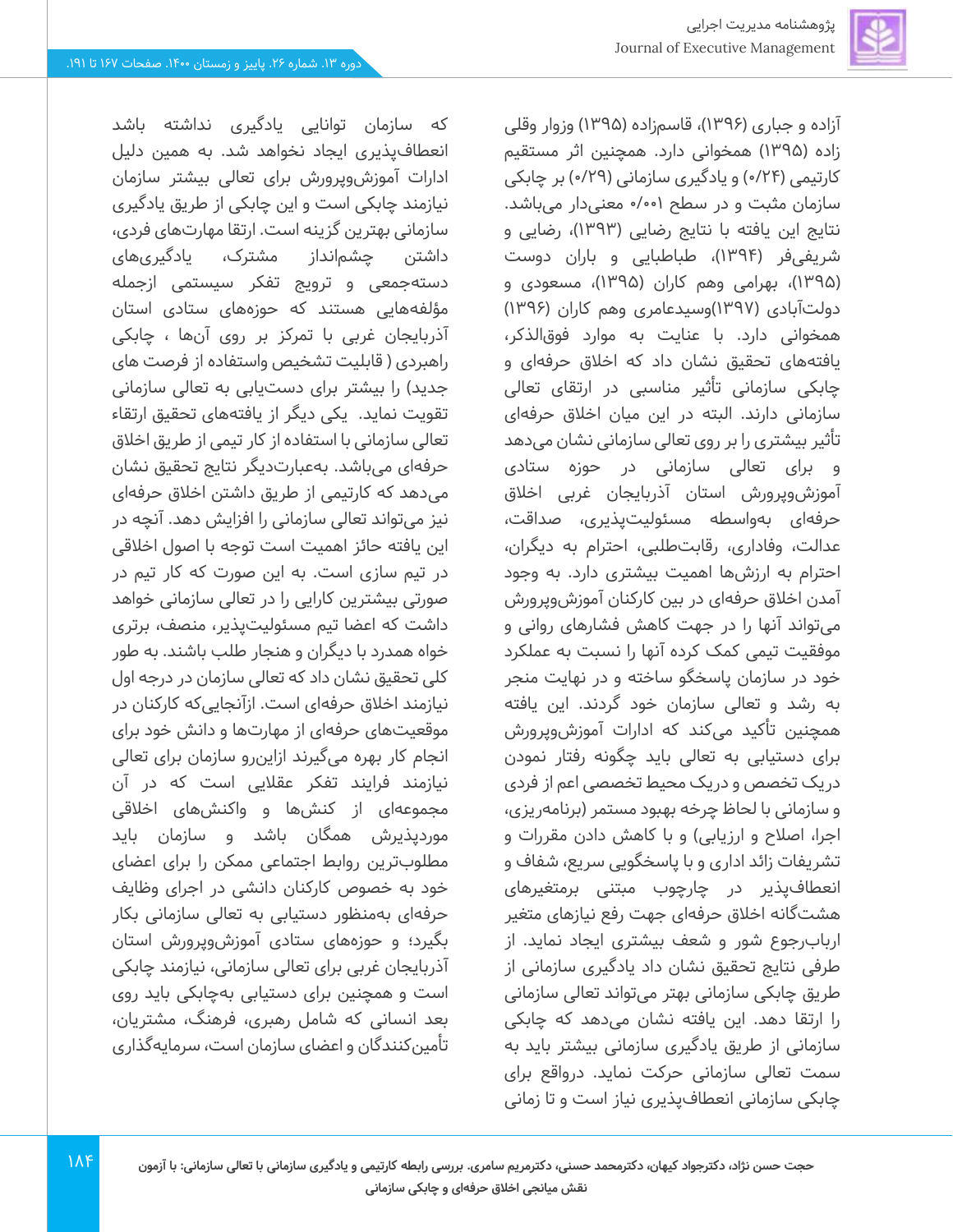

خواهد داد وبه کارکنان آموزش وپرورش کمک خواهد کرد که به جای برداشت های ذهنی بتوانند براساس واقعیت های عینی تصمیم بگیرند

پژوهش با محدودیت نمونه و ابزار برخوردار بود و ازآنجا یی که تحقیق حاضر در بین جامعه آماری کارکنان حوزه ستادی آموزش وپرورش مورد مطالعه قرارگرفته است، بهاحتمال زیاد قابل تعمیم در سازمانهای دیگر نیست بنابراین پیشنهاد می شود که محققان گرامی موضوع موردبحث را در سایر سازمانها نیز موردبررسی و مطالعه قرار دهند .به محققان عزیز پیشنهاد می شود که از روش های تحقیق کیفی در بررسی روابط بین متغیرها نیز استفاده نمایند.

- Abed R. (2016). Investigating the effect of professional ethics indicators on financial performance of companies: A case study on Tehran stock exchange. *Mediterranean Journal of Social Scencei*,*7*(3), 183-185.] In Persian<sub>l.</sub>
- Alavi, S., Arbabshirani, B., & Esfandiari, E. (2012). Investigating the relationship between organizational learning and innovation from a dynamic system viewpoint in Isfahan engineering research center. *Journal of Production and Operations Management, 5(1), 71-92.* [ In Persian]
- Algama, K. (2011). Creating a culture for organization learning and agility, www. spqa-va.Org.

### **فهرست منابع**

- Almasi, M., Fatemifar, M., & Nemati, L. (2019). The relationship between organizational agility and teamwork on human resource productivity with the mediating role of ethical decision making. *Ethics in Science and System,*  14(1), 82-88. [In Persian]
- Antony, J., & Bhattacharyya, S. (2010). Measuring organizational performance and organizational excellence of SMEs. *Journal of Measuring Business Excellence, 14*(2), 3-11.
- Araslı, H., & Baradarani, S. (2014). Role of job satisfaction in the relationship of business excellence and OCB: Iranian hospitality industry. *Procedia-Social and Behavioral Sciences*, *109*, 1406- 1415.

<sup>1</sup> Crocitto and Youssef

<sup>2</sup> Peter Senge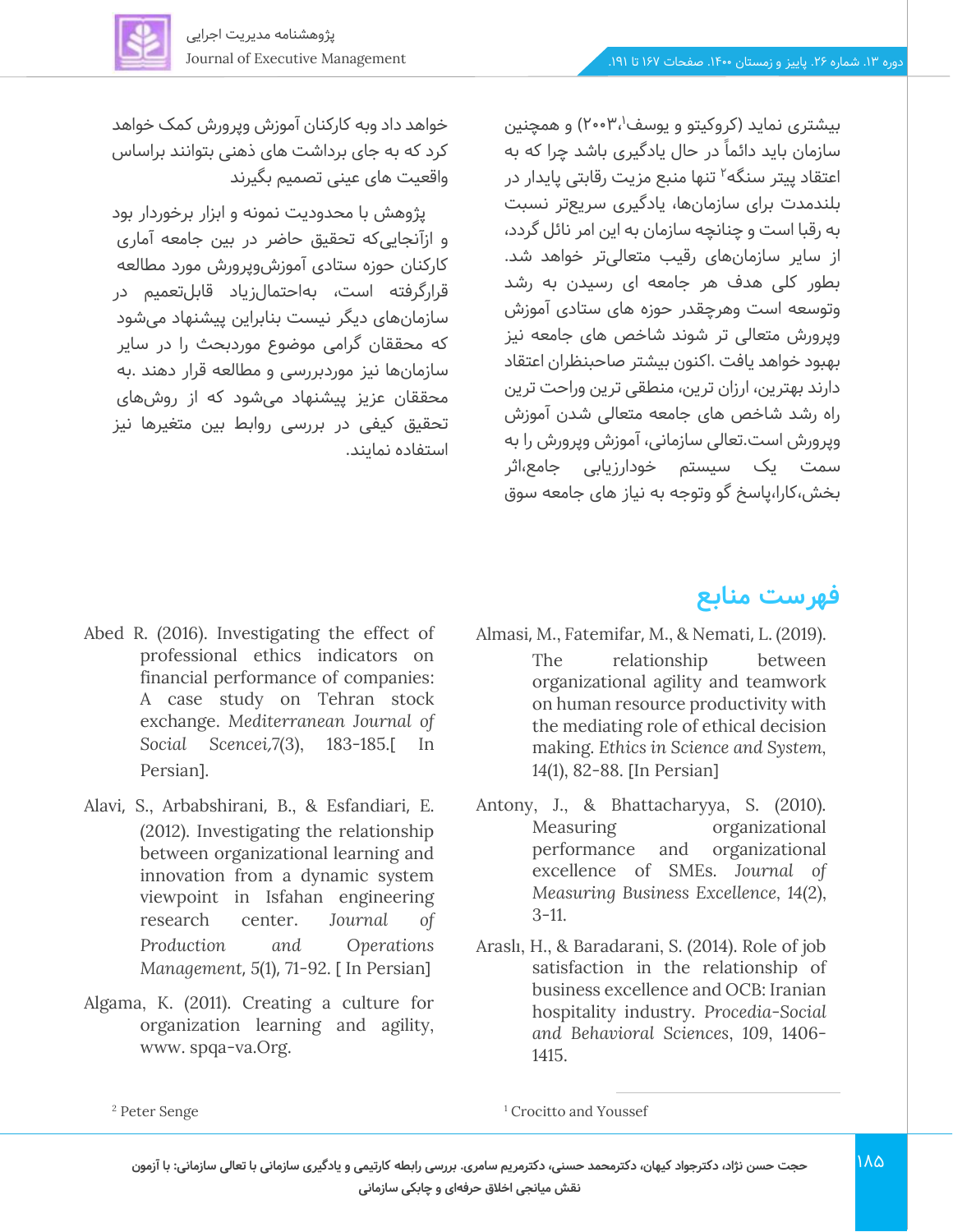

- Arasteh, H., Nave-Ibrahim, A. R., & Motalebifar A. (2010). Status of ethics education faculty in public universities in Tehran. *Journal of Strategy for Culture, 3*(8, 9), 204-220.
- Bahrami M. A., Kiani, M. M., Fallahzadeh, H., Montazeralfaraj, R., & Mohammadzadeh, M. (2016). Relationship between organizational learning and organizational agility in teaching hospitals of Yazd. *Manage Strat Health System, 1*(1), 71-80. [In Persian<sub>1</sub>
- Balbastre-Benavent, F., & Canet-Giner, M. T. (2011). The strategy formation process in the EFQM excellence model: A critical review and new perspectives. *Total Quality Management*, 22(7), 74-727.
- Barghi Moghaddam, J., Rasouli, S., & Nekufar, M. (2017). The relationship between spiritual intelligence, team culture and the sports ethics of the athletes of sports teams. *Journal of Bioethics,*  7(26[\).](http://journals.sbmu.ac.ir/en-be/issue/view/1286)[In Persian]
- Baskarda, S., & Koronios, A. (2018). The organizational agility framework taking a dynamic capabilities perspective. *International Journal of Organizational Analysis, 26*(2), 331- 342.
- Behrozi, H., Behrozi, M., Badami, M. A., & Mihani, Gh. (2019). Investigating the impact of intellectual capital on organizational excellence with the mediating role of strategic agility: A case study on Avhvaz Melli Bank Branches, First National Conference on Business Management, Entrepreneurship and Accounting, Tehran. [In Persian]
- Binesh, A., & Jabbari, N. (2017). Investigating the impact of organizational support and team identity on professional ethics among Gorgan education staff, First National Conference on New Management Studies in Iran, Karaj, Allameh Khoei Higher Education Institute and Meraj Higher Education Institute. [In Persian]
- Crocitto, M., & Youssef, M. (2013). Human side of organizational agility. *Industrial Management & Data System*, *103*(6), 388-397.
- Ghasemzadeh, A., Maleki, S, & Sharifi, L. (2016). The mediating role of professional ethics regarding intellectual capital, O*rganizational Learning and Knowledge Sharing. J Med Educ Dev., 9(22), 76-86.* [In Persian].
- Qazi, Sh., Mehrdad, H., & Darayi, M. (2018), Designing a model for professional ethics in physicians: The delphi model, *Journal of Lorestan University*  of Medical Sciences, 20(2-76). [In Persian].
- Golzari Far, M. (2016). The effect of excellence model (EFQM) on employees' professional ethics and organizational agility, 2nd International Conference on Management and Humanities, Istanbul-Turkey, Vira Capitalist Idea Managers Institute. [In Persian]
- Gomes, G., & Wojahn, R. M. (2017). Organizational learning capability, innovation and performance: Study in smalland medium-sized enterprises (SMEs). *Technology management, 52*(2), 163-175.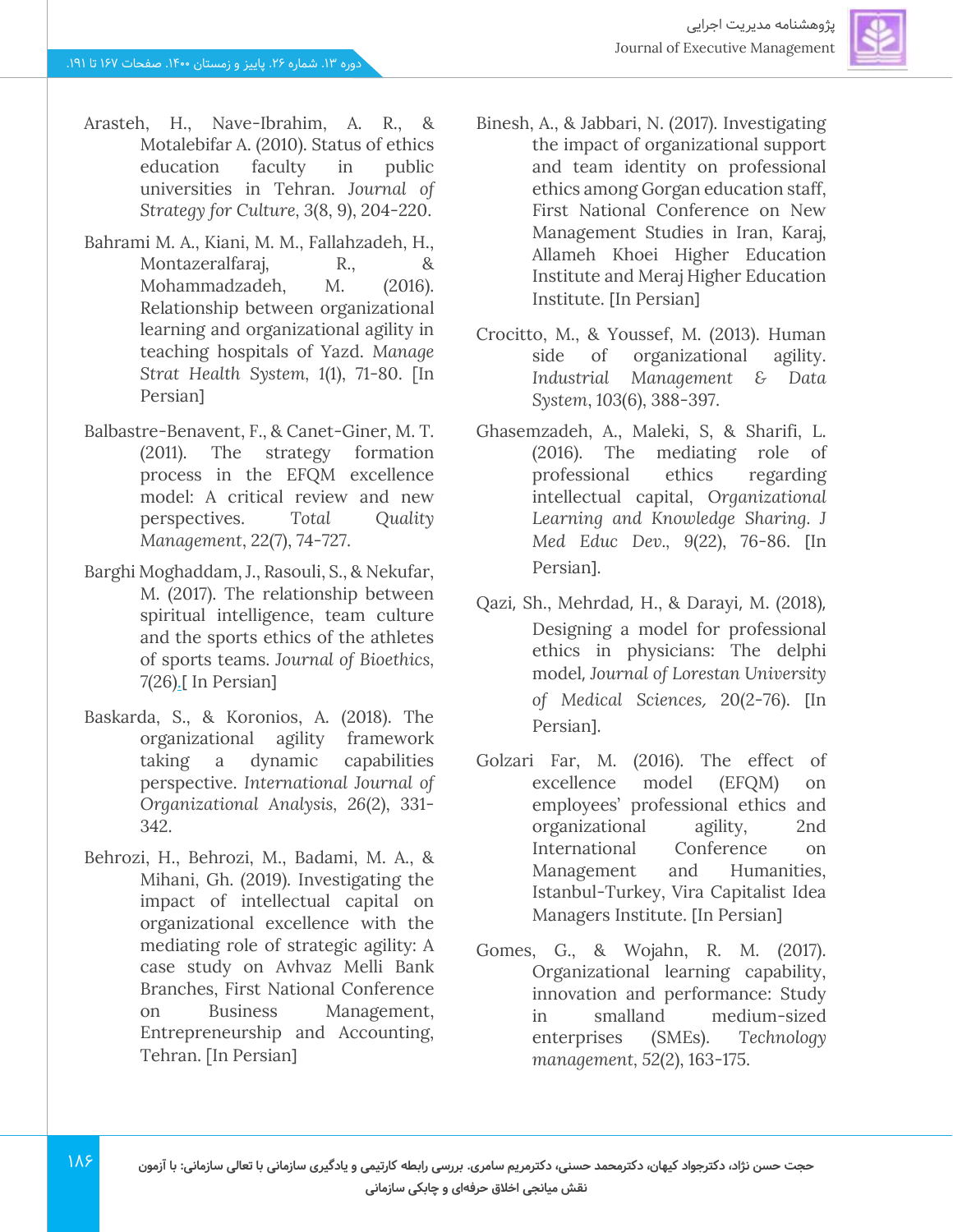

- Gunsel, A., Siachou, E., & Acar, A. (2011). Knowledge management and learning capability to enhance organizational innovativeness. *Procedia-Social and Behavioral Sciences, 24*, 880-888
- Haghighinasab, M., Ghodratabadi, L., & Shafi, Sh. (2019). The impact of senior managers' commitment, knowledge management and organizational learning on customer capital. Journal of Business Management ,11(2), 357- 374.
- Hair, J. F., Ringle, C. M., & Sarstedt, M. (2013). Partial least squares structural equation modeling: Rigorous applications, better results and higher acceptance. *Long Range Planning, 46*(1-2), 1-12.
- Heydari, M., Moghimi, M., & Khanifar, H. (2013). Investigating the critical success factors in knowledge management implentation*.* Journal of Organizational Culture Management, 11(1), 149-184. [ In Persian]
- Hillegersberg, J., Oosterhout, V. M., Valkenier, R., & Waarts, E. (2005). Business agility requirement in financial services. *Journal of Rotterdam School, F Mnangement, Erasmus University Rotterdam*.
- Imranzadeh, I., Khosh Chehreh, M., Manourian, A., & Alaei, H. (2017). Explaining the pattern of learning in the employees of the National Petrochemical Company. *Quarterly Journal of Management of Government Organizations, 5*(3), 95- 112. [ In Persian]
- Iranzadeh, S., Mesbahi, N., Shokri, A., & Ebrahimi, R. (2016). A study of the relation between organizational

agility dimensions and the productivity of Dana Insurance ompany employees in East Azarbaijan Province, 10(3-38), 117-146. [In Persian<sub>1</sub>.

- Jacobs, B., & Suckling. S. (2007). Assessing customer focus using the efqm excellence model: A local government case. *The TQM Magazine, 19*(4), 368- 378.
- Jafarpoor, M. (2018). The pathology of groupwork in Iranian organizations. *Management Studies in Development and Evolution*, *27*(87), 75-100.
- Jareem S. (2017). Investigating differences in ethic if students. *Journal of New Insight Psychology, 2*(3), 46-56.
- Kalantarian, S., Baratimarnani, A., & Salavati, A. (2012). The relationship between organizational learning and competitive intelligence on small and medium industries. *Institute of Interdisciplinary Business Research, 4*(6), 348-359.
- Khosravi, P., & Haji Ali BeygI, H. (2019). Investigating the relationship between academic self-concept, organizational learning and professional ethics in teachers: A case study on the first secondary school, District 14, Tehran, 4th National Conference on Humanities, Kish Island, Farzanegan Iranian Knowledge Development Company. [In Persian]
- Kim, G. W. (2012). The effects of tea meditation program on mindfulness, stress and psychological well-being of middle-aged women with depression. *Unpublished Thesis*, Kyungsung University.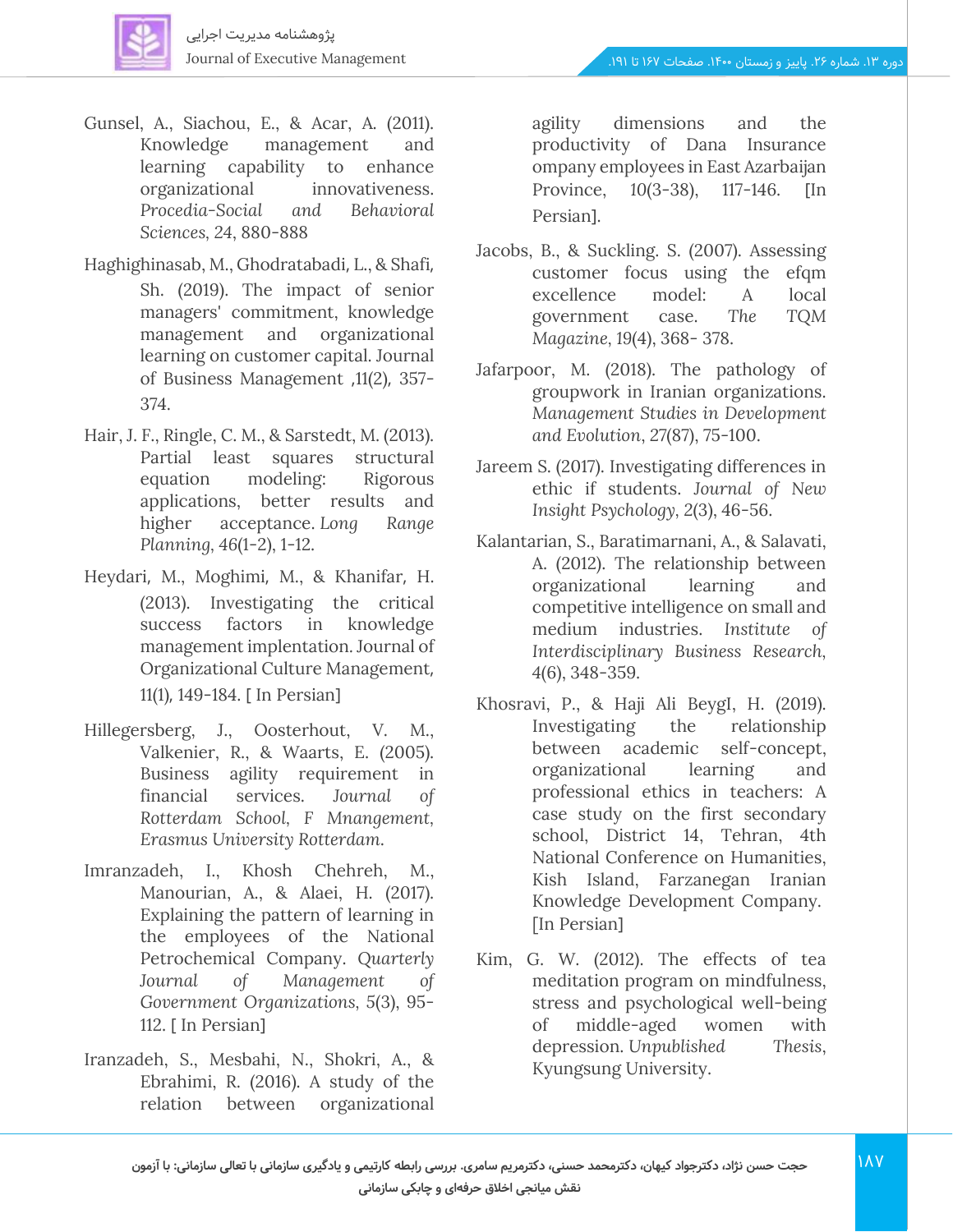

- Learman R. (2018). The art of solving ethical issues in hospital. *Journal of Medical Issues*, *3*(4), 4559.
- LI, X., Chung, T. J., & Holsapple, C. W. (2008). A unified model of supply chain agility: The work –design perspective. *International Journal of Logistics Management, 19*(3), 408-435.
- Lubbers, C. A. (2011). An assessment of predictors of students' peer evaluations of team work in campaigns course. *Public Relations Review, 37*, 489-492.
- Masoudi, E., & Rezaei Dowlatabadi, H. (2019). Structural relationships between total quality management and organizational agility with the mediating role of organizational learning. *Journal of Standard and Quality Management, 8*, 41-55.
- Mombiniy, Y. (2015). The effects of comprehensive quality management and organizational learning on organizational excellence. Police Organizational Development*,*  1394(54), 61-75. [In Persian]
- Mosavi, M., & Arabshahi Karizi, A. (2014). The relationship between ethics and organizational excellence. *Ethics in Science and Technology, 9(2), 86-96.* [In Persian]
- Mousivand, M. (2015). Investigating the regression equation of social capital level with the organizational excellence at the Islamic Azad University Organization. *Journal of Instruction and Evaluation*, *8*(30), 9- 27. [In Persian]
- Nazari, S., Hosseini, H., & Morad Alizadeh, B. (2018). The relationship between organizational learning, knowledge

management and organizational agility in sport delegations of West Azarbaijan Province. *Scientific Journal Of Organizational Behavior Management in Sport Studies, 5*(3), 11- 20

- Neefe, D. O. (2001). Comparing levels of organizational learning maturity of colleges and universities participating in traditional and nontraditional (Academic quality improvement project) accreditation processes. Unpublished thesis, University of Wisconsin- Stout Menomonie, WI 5475.
- Nielsen, J. A., Mathiassen, L., & Hansen, A. M. (2018). Exploration and exploitation in organizational learning: A critical application of the 4I Model. *British Journal of Management, 29*(4), 835- 850.
- Örtenblad, A. (2004). The learning organization: Towards an integrated model. *The learning organization, 11*(2), 129-144.
- Paris, C. R., Salas, E., & Bowers, J. A. (2000). Teamwork in multi-person systems: A review and analysis. *Ergonomics, 43*(8), 1052-1075
- Parsa, B., Fatehpour, M., & Aghagoli, M. (2020). The relationship between teamwork and organizational agility in nurses of Shahid Chamran Hospital in Saveh. *Avicenna Journal of Nurs Midwifery Care, 28*(1), 20-26.
- Perez, V. F., & Gutierrez, L. G. (2013). External managerial networks, strategic flexibility and organizational learning: A comparative study among non-QM, ISO and TQM firms. *Total Quality Management, 24*(3), 243-258.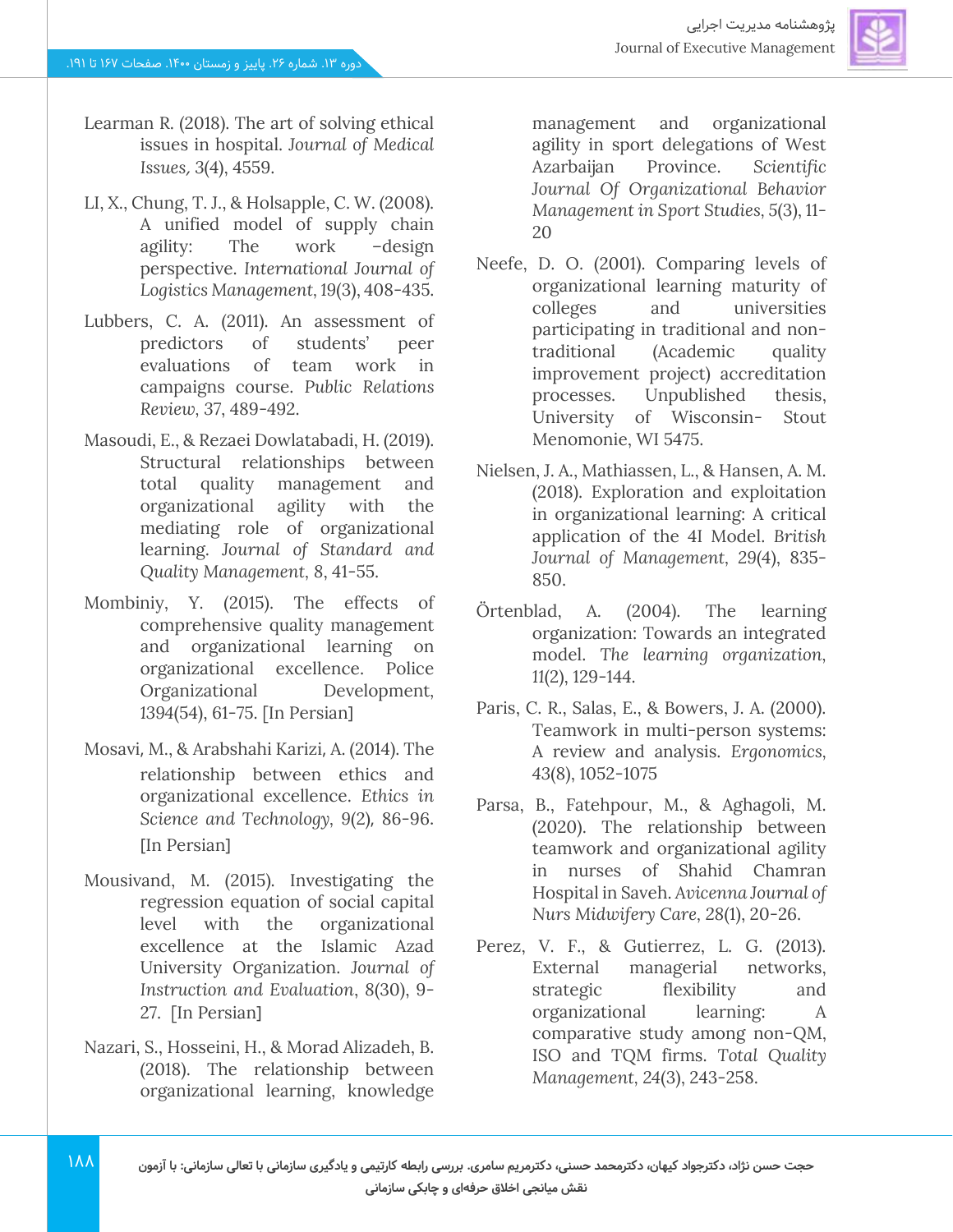

- Ghadampour, E., & Zandkarimi, M. (2019). An investigation of the relationship between transformational leadership and organizational agility with the mediating role of knowledge sharing. *Jsa, 7*(2), 212-235
- Golparvar, M., Vaseghi, Z., Javadein, Z., & Sadeghi, Sh. (2013). The moderating role of conflict management styles in interpersonal conflicts and deviant behaviors in female nurses. *Journal of Women and Culture, 4*(15), 21-36.
- Rafferty, L. A., Stanton, N. A., & Walker, G. H. (2010). The famous five factors in teamwork: A case study of fratricide. *Ergonomics, 10,* 1187-1204.
- Rahimi, H., & Baharlooei, F. (2018). The effect of ethical climate on trust in teamwork with the meditating role of ethical behavior. *Organizational Behaviour Studies Quarterly*, *7*(2), 129-158
- Rahmani, G. (2011). The relationship between technology adoption and organizational agility from the perspective of the senior managers of government agencies (public institutions) in the province (Unpublished master's dissertation). Islamic Azad University brunch of Sanandaj. [In Persian]
- Rezaei, F. (2014), Investigating the relationship between teamwork and agility of the organization: A case study of private and state-owned banks of Gorgan, First National Conference on Management and Accounting in the New World of Business, Economics and Culture, Aliabad Katoul, Islamic Azad University Aliabad Katoul Unit. [In Persian<sub>1</sub>
- Rismons A. (2018). A review of Journal of Ethics in Science and Technology. J Ethic in Med Sci; 2(6): 34-46.
- Rogers, S. (2018). Differences in ethical issues in medical students. *Journal of Medical Issues, 3*(1), 34-47.
- Sarlak, M. Abolhassan, A., Rasouli, R., & Rezaei, S. (2013). Investigating the factors affecting team-making in Iranian governmental organizations. *Quarterly Journal of Governmental Organizations Management, 4*, 23-48. [In Persian]
- Seyed Ameri, M., Hadavi, S., & Sam Khaniyani, Y. (2017). The relationship between organizational learning capability and organizational agility of Sports and Youth Office with the mediating role of employment status. Scientific Journal of Organizational Behavior Management in Sport Studies, 4(3), 109-118. [In Persian]
- Shafighi, F., Kalantari, M., & Zolfaghari Zaferani, R. (2018). A study on the impact of transformational leadership on organizational wisdom with the mediating role of organizational culture. *JIERA, 12*(Special Issue), 985-1008.
- Shahinmehr, B., & Hasani, M. (2015). Modeling relationships of professional ethics and social responsibility with organizational accountability. *Journal of Ethics in Science and Technology, 10*(1), 30-39. [In Persian]
- Shakib, A., Abdolmaleki, B., Hosseinzadeh, A., & Mussivand, M. (2015). The effect of transformational leadership on organizational excellence through the mediating role of structural and psychological empowerment of

 $PA$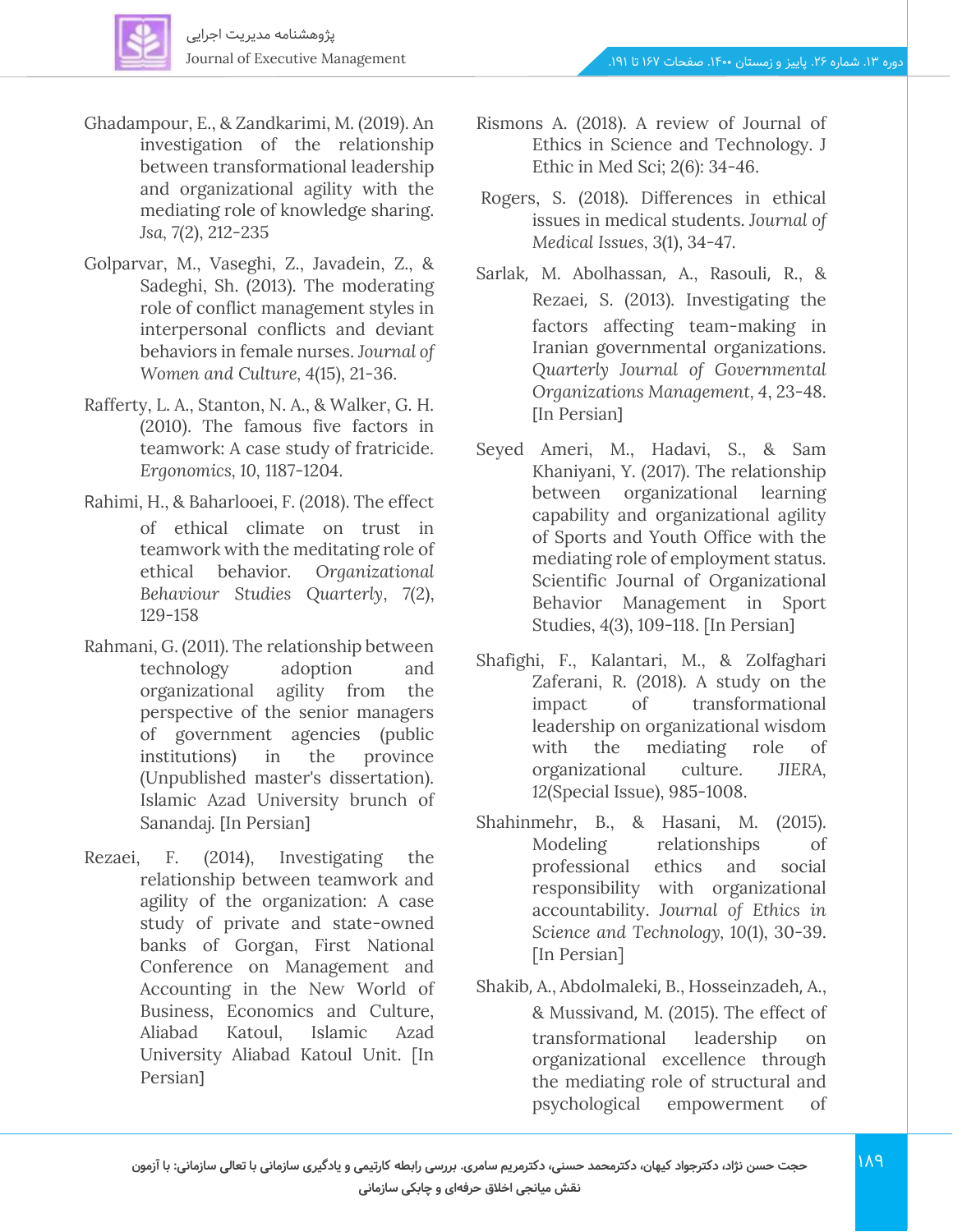

employees. *Quarterly Journal of Organizational Behavior Studies*, 5. [In Persian]

- Shams Moorkani, Gh., & Mirzapour, S. (2011). Assessing the application of organizational excellence model components in universities. *State Management Perspective*, *5*, 115-132. [In Persian]
- Sharifi, H., & Zhang, Z. (1999). A methodology for achieving agility in manufacturing organization. *International Journal of Production Economics, 62*, 7-22.
- Solaja, O. M, Ogunola, A. A. (2016). Leadership style and multigenerational workforce: A call for workplace agility in Nigerian public organizations. *Leadership, 21*, 46-56.
- Sun L.Y., Zhang Z.J., & Xiong C.Z. (2012). Empowerment and creativity: A cross-level investigation. *The Leadership Quarterly, 23*, 55–65.
- Sundstrom, E., De Meuse, K. P., & Futrell, D. (1990). Work teams: Applications and effectiveness. *American Psychological Association, 2*, 120-133.
- Tabatabai, F., & Baran Doost, R. (2016). Investigating the relationship between teamwork and organizational agility in Saderat Bank, Tehran, 3rd International Symposium on Management Sciences with a focus on Sustainable Development, Tehran, Mehr Arvand Higher Education Institute and Center for Strategies for Achieving Sustainable Development. [In Persian<sub>1</sub>
- Tahan, M., & Kalantari, M. (2009). Determining the effectiveness of

courage training exercise on social anxiety in blind students. *Journal of Psychological Development, 3*(35), 125-132. [ In Persian]

- Taslimi, M., Farhangi, A., Abedi JafarI, H., & Razanhan, F. (2010). Modeling the impact of national culture on teamwork in Iran. *Culture Strategy* , 10(11). [In Persian]
- Tavakoli, A., Shahin, A., & Nilipour, S. (2018). A model for developing organizational agility in the mining industry of Iran . *Future of Management Research, 30(117).*[ In Persian]
- Tootian Esfahani, S., Khodayari, F., & Varmazia, L. (2018). Identifying and ranking barriers to organizational agility in social security organization. *Human Resource Studies Quarterly* , 8(29). [ In Persian]
- Tranfield, D., Smith, S., Foster, M., Wilson, S., & Parry, I. (2000). Strategies for managing the team working agenda: Developing a methodology for teambased organization. *Production Economics, 65*, 33-42.
- Tripathy, M. (2018). Building quality teamwork to achieve excellence in business organizations. *International research journal of management, IT and social sciences, 5*(3), 1-7.
- Tripier D. (2018). Education of ethic in medical schools. *Journal of Pro Ethic, 3*(2), 12-23.
- Wetzels, M., Odekerken-Schröder, G., & Oppen, C. V. (2009). Assessing using PLS path modeling hierarchical and empirical construct models: